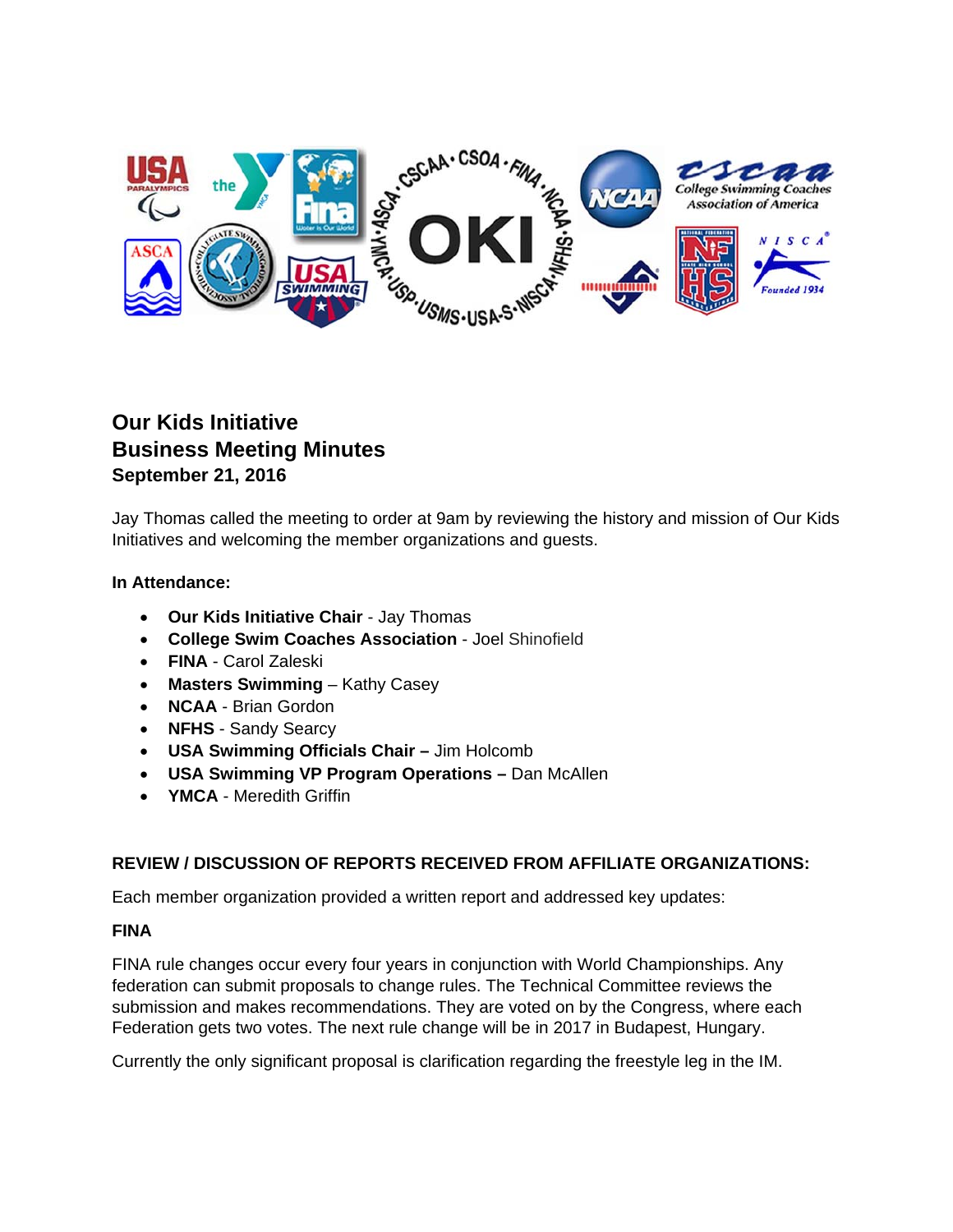# **Masters Swimming**

If USA Swimming makes changes USMS will automatically adapt --- if not it must be agreed by a super majority at HOD. USMS is considering 31 changes to the rules involving the Glossary and Part One of the USMS rule book. Some of the rule changes for this year may include:

- Removal of timing system differential to mirror FINA.
- Eliminate bulkhead confirmation for record applications and submissions of top 10 times.
- Eligibility guidelines for transgender swimmer to compete in USMS sanctioned events.
- Adapt FINA language to not allow any records to occur in saltwater pools.

# **NCAA**

This is a rule change year. The rules change process begins in early January. The membership will be solicited for proposals during mid-winter and those proposals will be vetted by the Swimming & Diving Rules committee. Registered officials will also receive the survey. Membership and Committee driven proposals will be compiled on a survey (nonbinding) and will be sent to the membership in mid-late March, 2017. Discussion on proposed changes will also occur at the CSCAA Annual convention in early May in San Diego. The committee will then choose to adopt new rules during their annual spring meeting for inclusion in the next NCAA Swimming & Diving rulebook due out September 1, 2017.

Key NCAA areas that still differ from other rule making bodies:

- The NCAA still allows both "kicking and gliding" into the backstroke turn submersion on the finish.
- The NCAA has not changed it's rule that does currently permit the "Lochte turn" during the transition from breaststroke to freestyle.
- NCAA does not discriminate on which type of tape is allowed in competition. The NCAA permits tape with documentation prior to the event from a designated health official (physician or ATC) – any type of tape.

Mr. Gordon reported that the NCAA currently has almost 1000 registered officials and that registration is good for the entire rulebook cycle (through 8-31-17). The deadline for applications to officiate at NCAA championship is October 5<sup>th</sup>.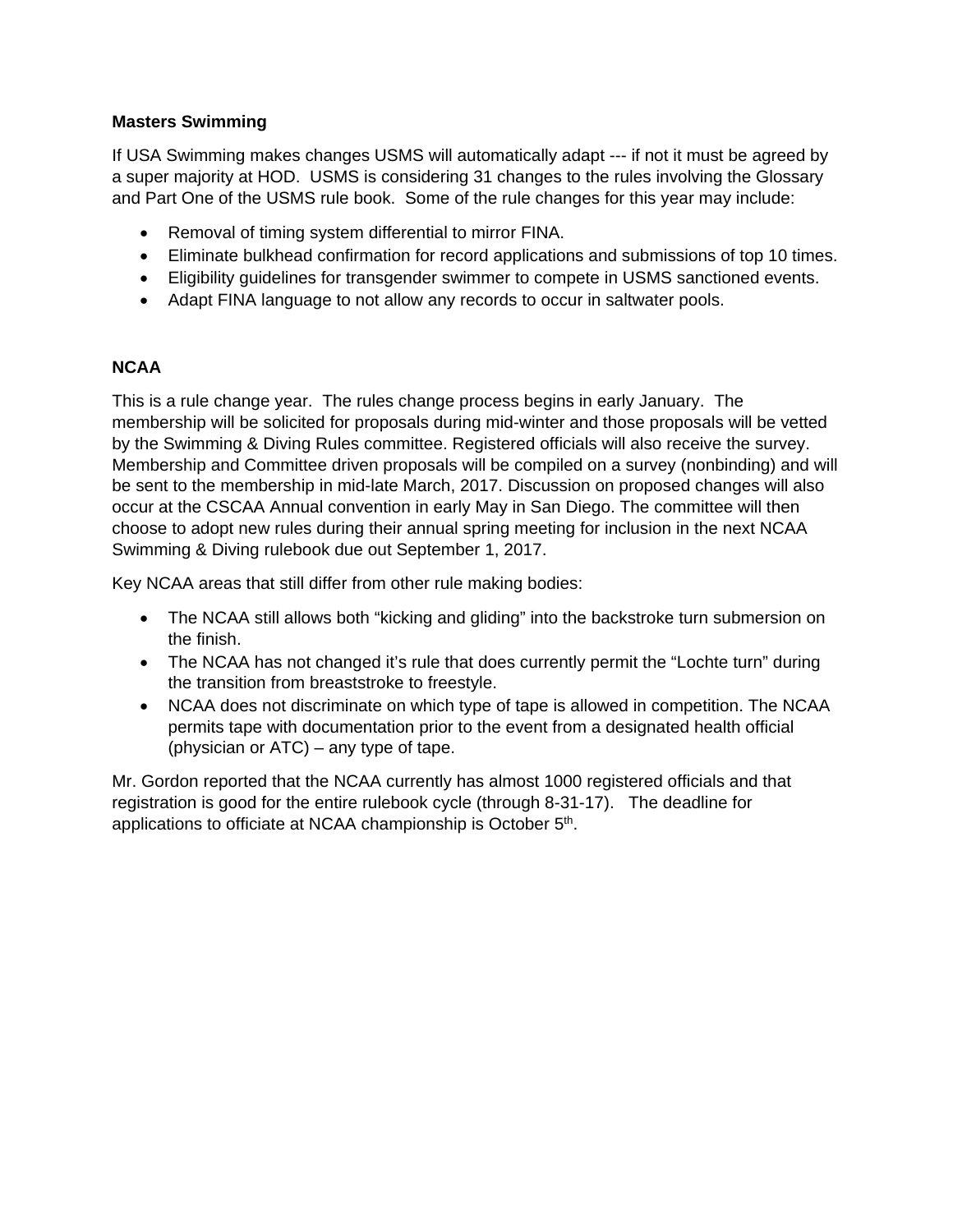# **NFHS**

Rules are reviewed annually. The US is separated into 8 sessions and 1 person from each section serves every 4 years. The process is to submit rules proposed from the membership. Submissions are then put on a questionnaire where the reps bring it out to their contingency. Once questionnaires are reviewed, rule recommendations are brought to the Board of Directors for approval.

2016-17 Rule Changes:

- Defined Deck Changes and determined the penalty
- Mirror USA Swimming rule regarding timing adjustments
- Clarification of the freestyle portion of the individual medley and the medley relay as it relates to body position. The final leg of these events requires the swimmer to be at or past vertical toward the breast before any stroke, kick or propulsive motion. Pushing off the wall is not considered propulsive movement.

NFHS is currently working on an online official's course for swimming and diving for 2016 and 2017.

The injury report for swimming and diving was very positive. After seven years of collecting data the study indicates that this sport continues to have one of the lowest injury rates.

Final report is due shortly regarding the use of the backstroke ledge. The testing process was completed prior to convention. It showed that there is a difference regarding water depth in using the ledge. When using the ledge, the distance from the end wall to entry is greater. The depth of entry when novices use the ledge is definitely different.

# **USA Swimming**

Jay reported that the deadline for rules proposals is May  $15<sup>th</sup>$  each year. The rules committee meets in June and 1-2 times at convention to review proposals which are then voted on by the HOD. Technical rule changes from FINA are adapted immediately.

# **YMCA**

The YMCA follows USA Swimming rules. The only difference in training are some YMCA components. This past summer the officials training programs were updates to address recent rules changes.

**In closing Jay referred participants to the Our Kids Initiative Website. The website includes a Rules Differences Summary Chart and a Water Depth Summary Chart. He requested that you email him at jayfthomas@gmail.com if you see any changes that need to be made.**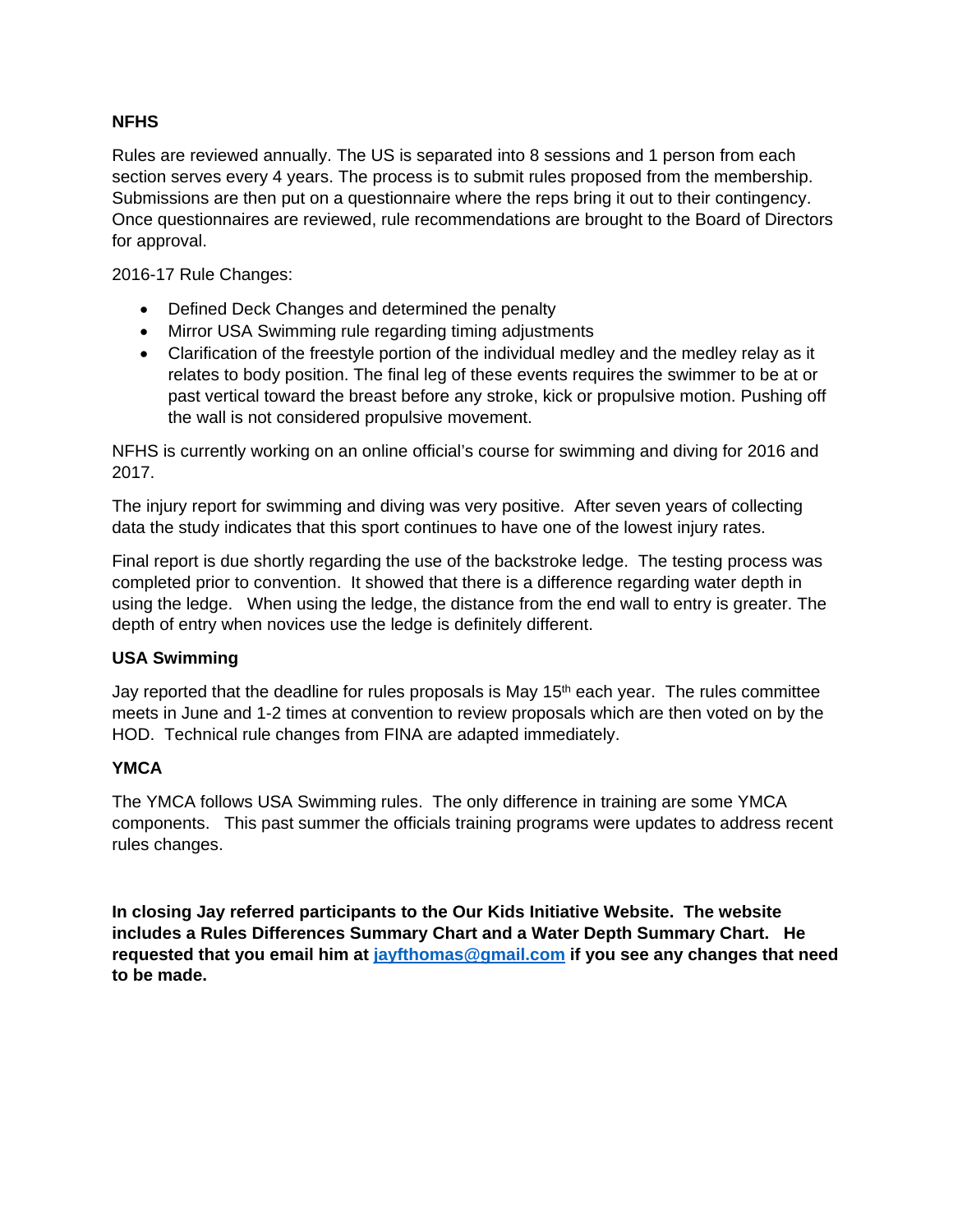

# **NFHS Swimming and Diving Constituent Report**

**September 21, 2016**

### **Participation:**

| Male Schools               | 7,220   |
|----------------------------|---------|
| Male Participants          | 133.470 |
| <b>Female Schools</b>      | 7.559   |
| <b>Female Participants</b> | 166,747 |

Participation numbers of male and female high school swimming and diving programs have continued to rise. The total number of male and female participants in 2010 was 294,781, which increased to 300,217 in 2015- 16.

# **2016-17 NFHS Swimming and Diving Rules Changes**

- 1. **1-5-2, 3-6-1d -** Deck changing is defined as "changing, in whole or in part, into or out of a swimsuit when wearing just one suit in an area other than a permanent or temporary locker room, bathroom, changing room or other space designated for changing purposes." Any team personnel/competitor involved in deck changing will be assessed a penalty for unsporting conduct, which would disqualify an individual from further participation in a meet. Suits, uniforms and other attire should be put on or removed only in locations designated as "changing" areas.
- 2. **6-4-1b (1-4) -** Statistical research has shown that the current practice of calculating the average difference between the automatic and backup timing systems, and adjusting the backup time in the malfunctioning lane (s), does not improve the accuracy of the final time. Using the backup times without adjustment results in a final time that is just as accurate and avoids an exercise which is both time-consuming and difficult to perform during a meet.
- 3. **8-2-4c -** The addition of this language clarifies the freestyle portion of the individual medley and the medley relay as it relates to body position. The final leg of these events requires the swimmer to be at or past vertical toward the breast before any stroke, kick or propulsive motion. Pushing off the wall is not considered propulsive movement.

# **NFHS Online Course**

The NFHS is working on an official's course entitled "Officiating Swimming". The course is being developed in partnership with the National Interscholastic Swim Coaches Association (NISCA), and will be launched prior to the 2017-18 NFHS seasons. It will cover administration of a swimming contest, learning the basics of officiating the four competitive swimming strokes as well as starts and turns.

# **NFHS Injury Report**

The NFHS Sports Medicine Advisory Committee (SMAC) utilizes information from the National High School Sports-Related Injury Surveillance Study to monitor rates and patterns of sports injuries among high school student athletes. In its  $7<sup>th</sup>$  year of collecting data for girls and boys swimming and diving, the study indicates that swimming and diving continue to have one of the lowest injury rates of all 20 sports studied, with muscle strain (shoulder and thigh/upper leg) being the most common type of injury.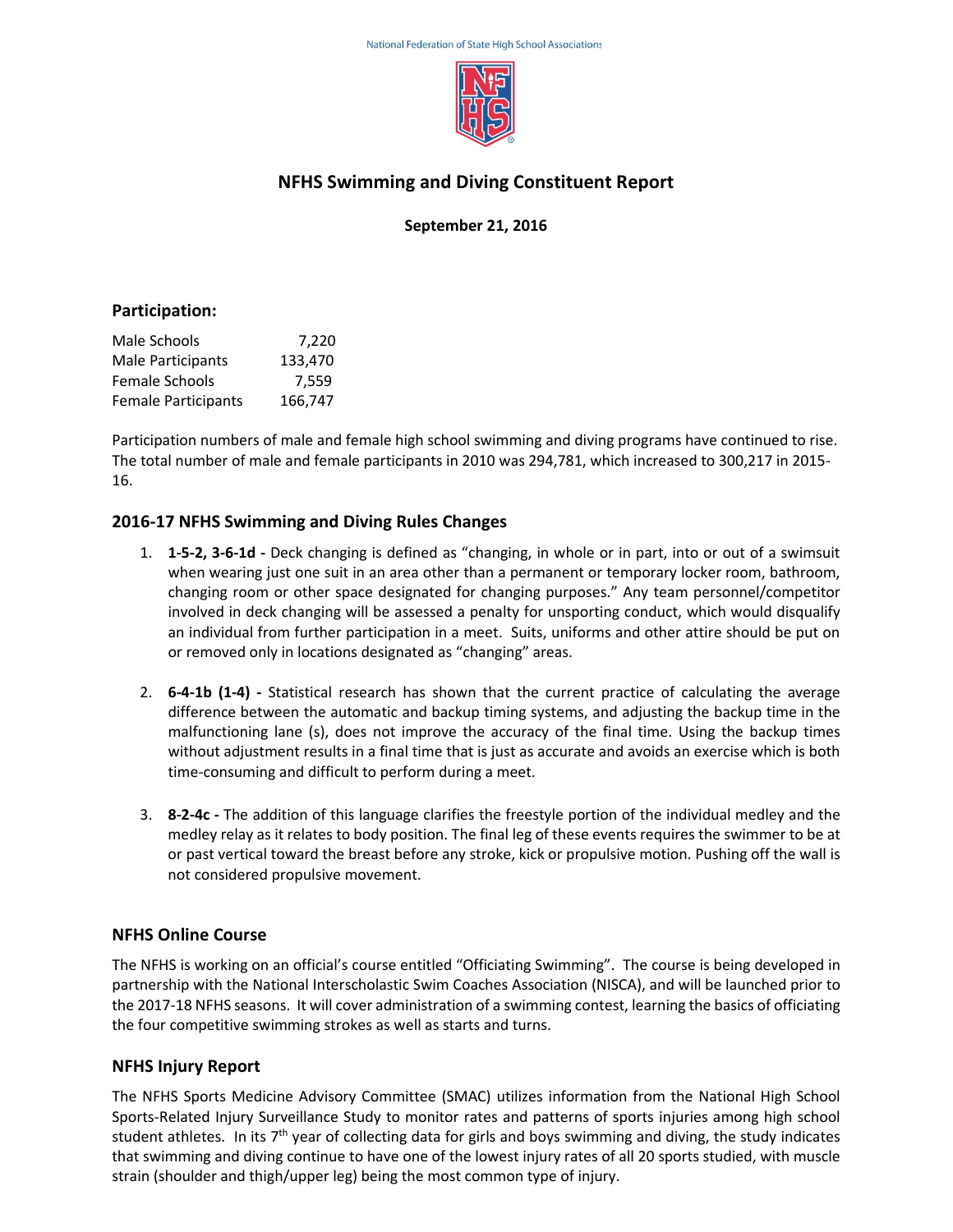# **NCAA Swimming & Diving Our Kids Initiative Meeting US Aquatic Sports Convention September 2016**

- 1. There has been no change regarding point of contact, as I will remain in my position as Secretary-Rules Editor until September 1, 2017. There will be two vacancies (one in Division I and one in Division II) at the end of this year on the NCAA Swimming & Diving Rules Committee that the nominations will be solicited from the NCAA membership during the current academic year. As a point of interest, in Division I only Conference offices can nominate an individual (coach or administrator) to an NCAA committee from their conference. In Divisions II and III, individuals can self-nominate themselves to be considered for committee appointments.
- 2. This will be a rule-change year for the NCAA. The membership will be solicited for proposals during mid-winter and those proposals will be vetted by the Swimming & Diving Rules committee. Membership and Committee driven proposals will be compiled on a survey (nonbinding) and that will be sent to the membership in mid-late March, 2017. Discussion on proposed changes will also occur at the CSCAA Annual convention in early May in San Diego. The committee will then choose to adopt new rules during their annual spring meeting for inclusion in the next NCAA Swimming & Diving rulebook due out September 1, 2017.
- 3. The NCAA does not make rule changes in a non-rule change year therefore there have been no changes since the rulebook was published, September 1, 2015. We will survey the membership on items that we continue to differ from the USA Swimming/FINA rulebooks and will work with Carol Zaleski (FINA) in an attempt to also ascertain what items of mutual interest will be considered at the FINA Congress next summer.
- 4. Some Key area's that the NCAA does still differ from other rules making bodies:
	- a. The NCAA still allows both "kicking and gliding" into the backstroke turn and submersion on the finish.
	- b. The NCAA has not changed it's rule that does currently permit the "Lochte turn" during the transition from breaststroke to freestyle. This will be addressed this year, but, is due to item #3 as noted above.
	- c. The NCAA does not discriminate on which type of tape is allowed in competition. The NCAA permits tape with documentation prior to the event from a designated health official (physician or ATC) – any type of tape.
- 5. NCAA Officials Program:
	- a. Currently just shy of 1000 registered officials.
	- b. Initial test results and registration is good through 8/31/2017 regardless of when test was taken.
	- c. All officials will have to retest after 9/1/2017 when the new rulebook is published.
	- d. Deadline for applying to NCAA Championships for next March is early October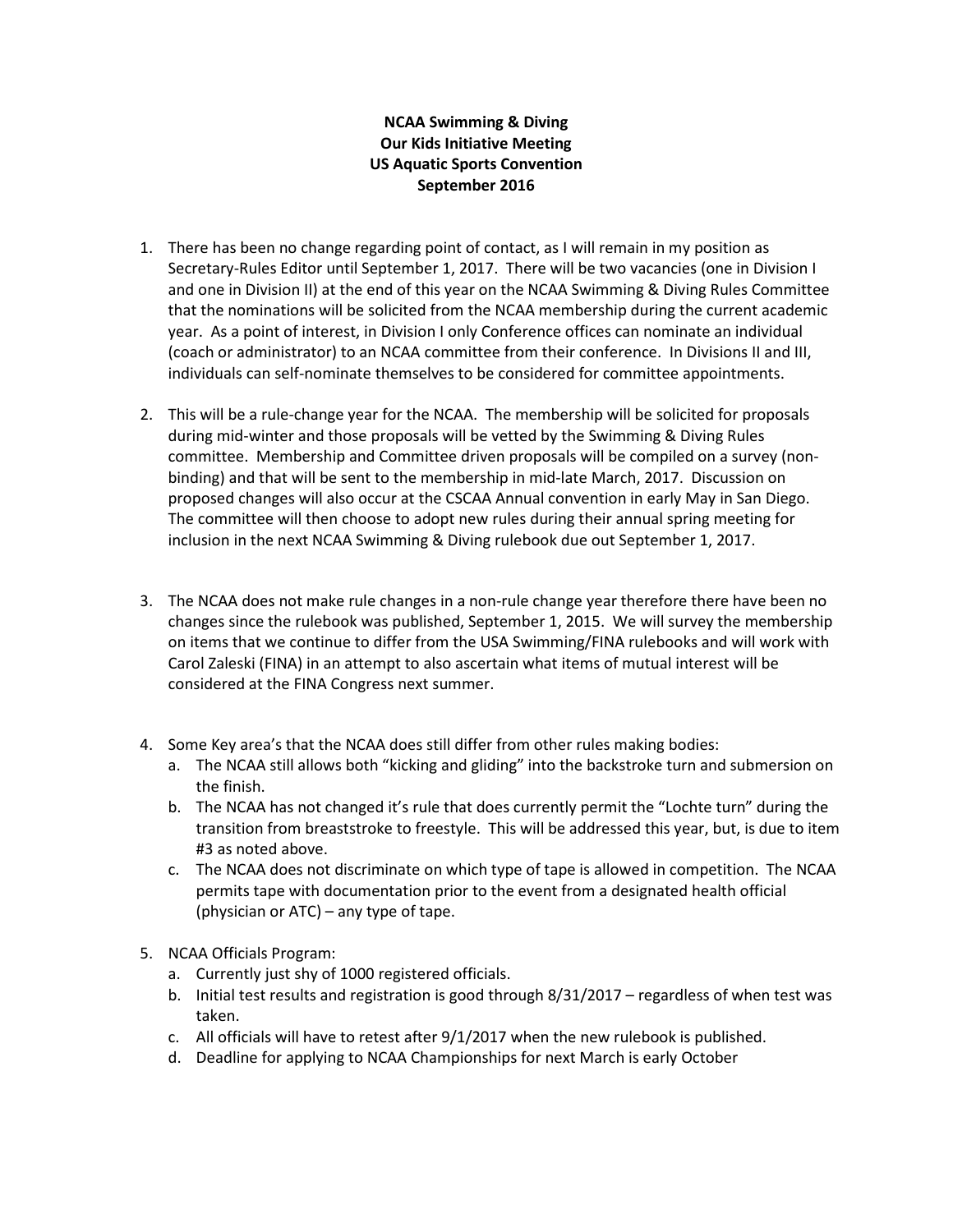Respectfully submitted,

Brian Gordon Secretary-Rules Editor NCAA Swimming & Diving Committee September 16, 2016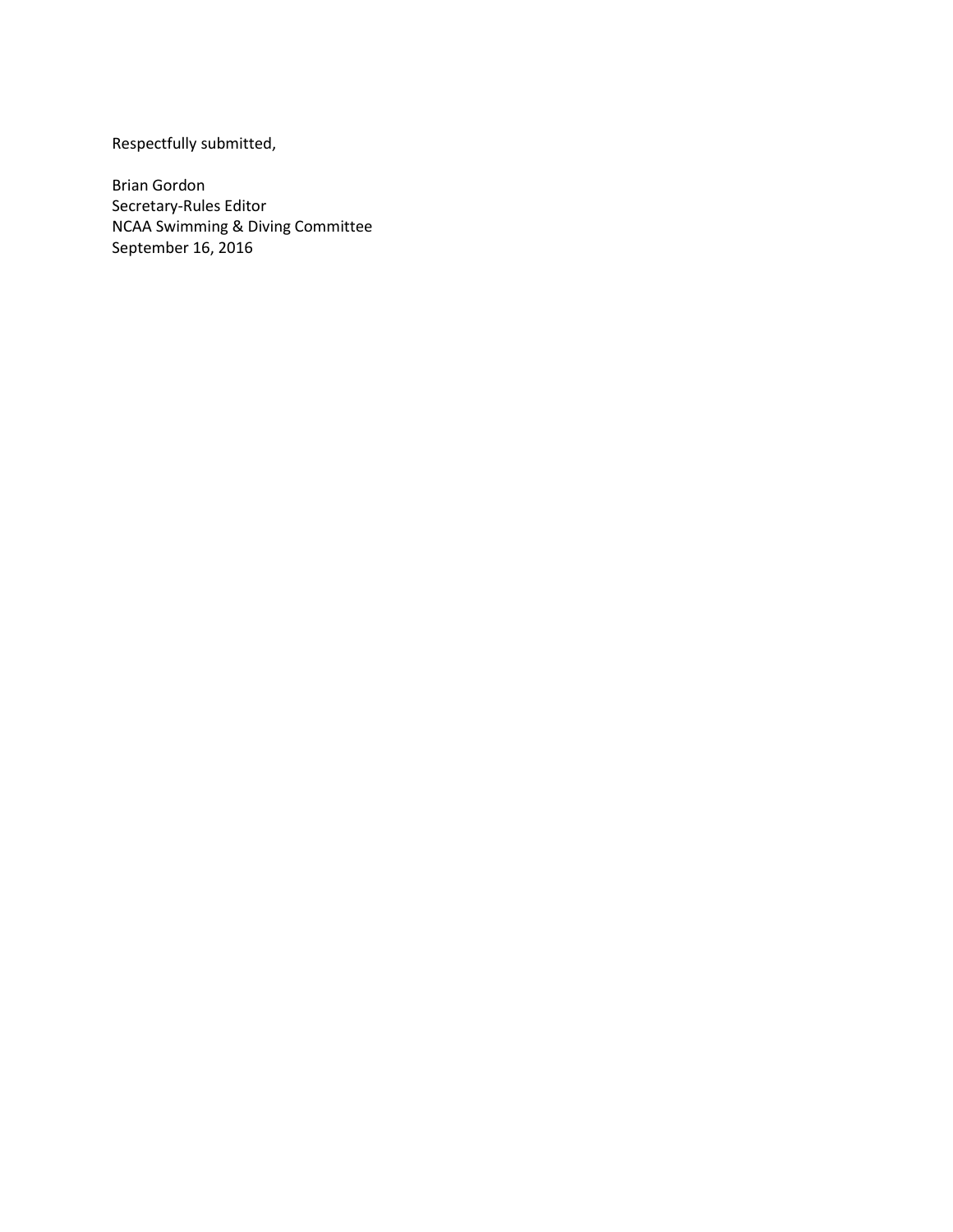# **YMCA of the USA Competitive Swimming and Diving Program Report for the 2016 OKI Meeting September 21, 2016**

# **National Championship Meets**

# **Short Course**

The YMCA 2016 Short Course Swimming Championships were again held at the Greensboro Aquatic Center in Greensboro, NC on April 4-8, 2016.

Despite our sharply tightened standards, we still hosted over 1,325 swimmers from 208 YMCAs in 28 states across the country from Maine and Florida to Idaho and Washington.

We had almost 3,200 individual splashes and almost 525 relay splashes. In addition, we had more than 1,550 individual splashes in the time trials run in conjunction with the meet. Eight individual and two relay records were broken.

Almost seventy college coaches attended the meet to evaluate potential recruits and to talk with swimmer and parents about their programs.

The YMCA is committed to holding Short Course Nationals in Greensboro for at least one more year (2017), and most likely longer.

# **Long Course**

The YMCA 2016 Long Course Swimming Championships were again held at the IUPUI Natatorium in Indianapolis, IN on July 27-31, 2016.

Due to our sharply tightened standards, and the costs of travel and lodging in Indianapolis, our number of swimmers entered into the meet was down this year. However, we still hosted slightly over 925 swimmers from 113 YMCAs in 22 states across the country from Maine to California.

We had slightly over 2,850 individual splashes and slightly over 350 relay splashes. In addition, we had more than 1,350 individual splashes in the time trials run in conjunction with the meet. Four individual and 2 relay records were broken.

The Long Course Swimming Championships will also be held in Greensboro in 2017 while we search out other suitable facilities.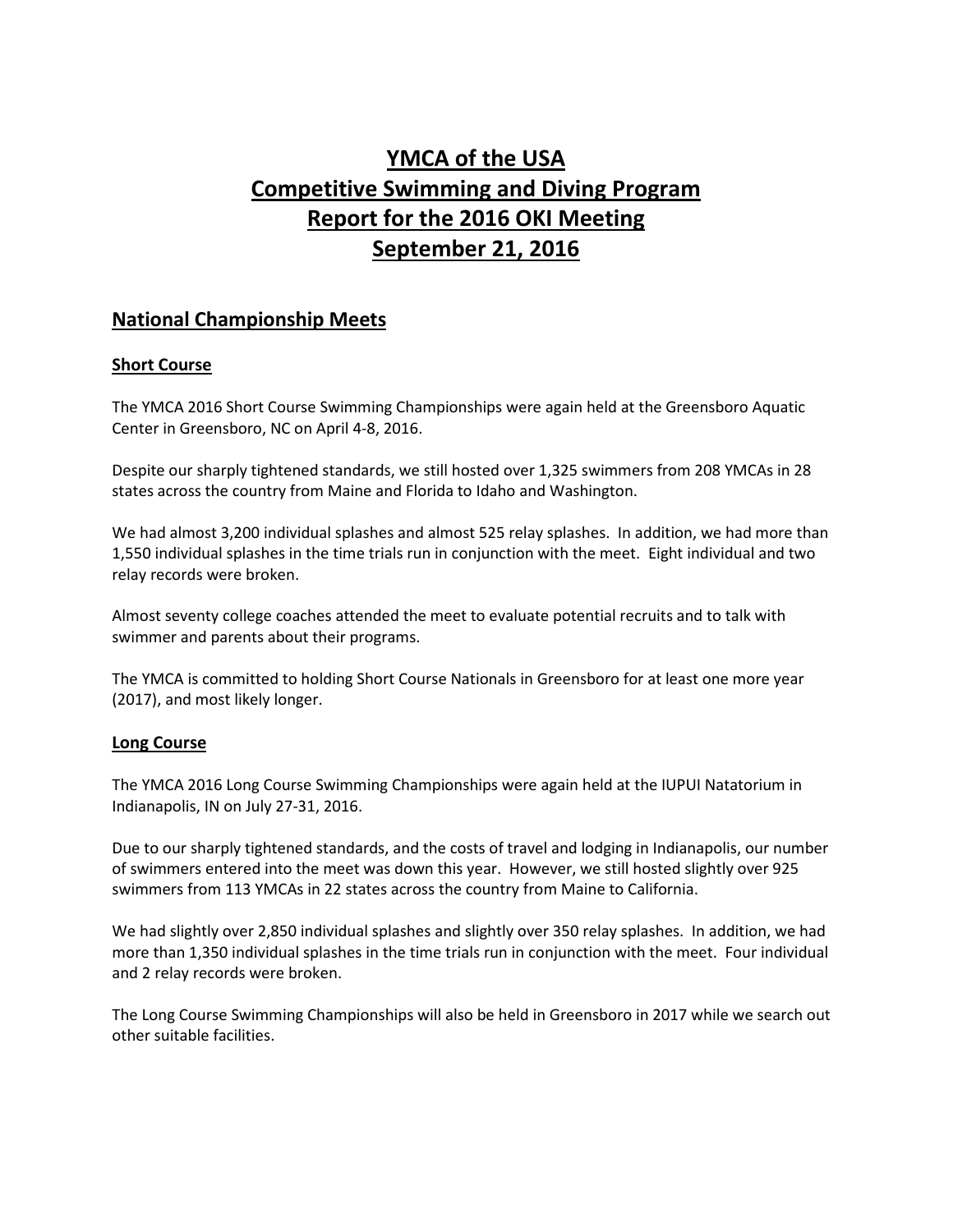### **Masters National Invitational Meet**

The Masters National Invitational Meet was again held at the Sarasota YMCA Pool in Sarasota Florida on April 14-17, 2016. We hosted almost 500 swimmers from 52 YMCAs in 21 states from Maine to Washington. Thirty-one individual records were broken (including seven USMS records) and five relay records were broken (including two USMS records).

# **Swim Officials Training**

Over the summer, all of our training programs for officials were updated to reflect recent rules changers and other needed changes. This included adding new working exercises, particularly in our well received Administrative Officials course.

Over the year, we also added six more trainers to our Trainer List. To become a YMCA Swim Officials Trainer over the past several years, a candidate is required to have the requisite on-deck meet experience, beyond dual meets, take two on-line courses dealing with training others and take an eighthour, in-class Facilitation Skills course designed to make the training more effective and interesting. All of our current Swim Officials Trainers (who presently number 105 Trainers nationally) have also taken these courses, even our most experienced trainers.

Ed Miller September 13, 2016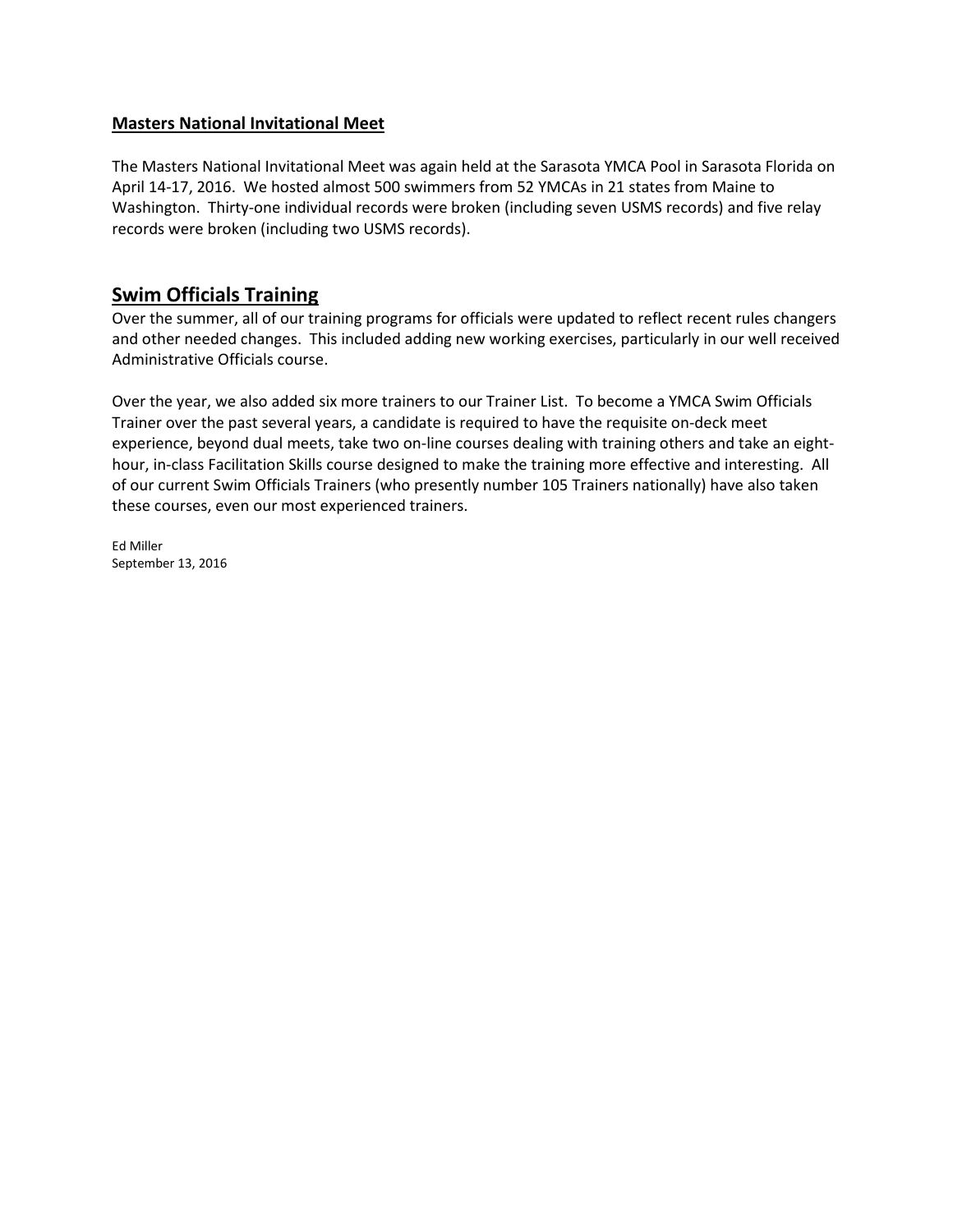

### **Report from the United States Masters Swimming (USMS) Rules Committee**

Since the June 2016 Rules and Regulations Committee meeting, USMS conducted a successful Nationwide Summer National Championships (long course) at the Mount Hood Community College in Gresham, Oregon. We are fortunate to have had the support of experienced USA-Swimming officials at both of our of national championship meets this year.

USMS is considering 31 changes to the rules of competition involving the Glossary and Part One of the USMS rule book. The most significant changes being considered include:

- Elimination of the timing system differential calculation and restructuring of rules involving official time determination and timing system requirements for USMS records and top 10 times.
- Inclusion of "on the back" and "on the breast" in the USMS Glossary and a change to the wording of the breaststroke stroke rule to conform to FINA language.
- Clarification to explicitly permit time trials in USMS sanctioned meets held in 25-yard pools (excluding national championship meets) and to accept times from time trials swum at USA Swimming sanctioned meets.
- Relax requirements for continuous warm-up space for USMS athletes at dual-sanctioned meets with USA Swimming.
- Eliminate the requirement for bulkhead confirmation at USMS sanctioned meets for record applications and submission of top 10 times.
- Eliminate written applications for USMS records for times reported from USMS national championships.

In addition, the Long Distance and Open Water Committee has proposed 67 changes to the rules in part three of the USMS rule book governing long distance and open water events. The most significant proposed changes include:

- Change the age determining date for open water events to the FINA age determining date for masters (December 31).
- Delete the requirement for an independent safety monitor at open water events. (A separate proposal retains and better defines the responsibilities of Safety Directors at open water events.)
- Clarify responsibilities of the referee versus the event director, including disability accommodations and authority to stop a race in certain circumstances.

After a thorough review, we are proposing changes to the guidelines for eligibility of transgender swimmers to compete in USMS sanctioned meets. The policy promotes participation in USMS meets, practices, and other events in accordance with individual gender identity, but separates participation from official time recognition. The proposed revision implements several changes in accordance with the 2016 updated guidelines released by the International Olympic Committee (IOC), but retains a requirement for reassignment surgery in the case of male-to-female athletes in order for official recognition of times and performance. The updated policy guidance will be considered by the USMS House of Delegates at the USMS convention.

Respectfully Submitted,

Charles Cockrell USMS Rules Committee Chair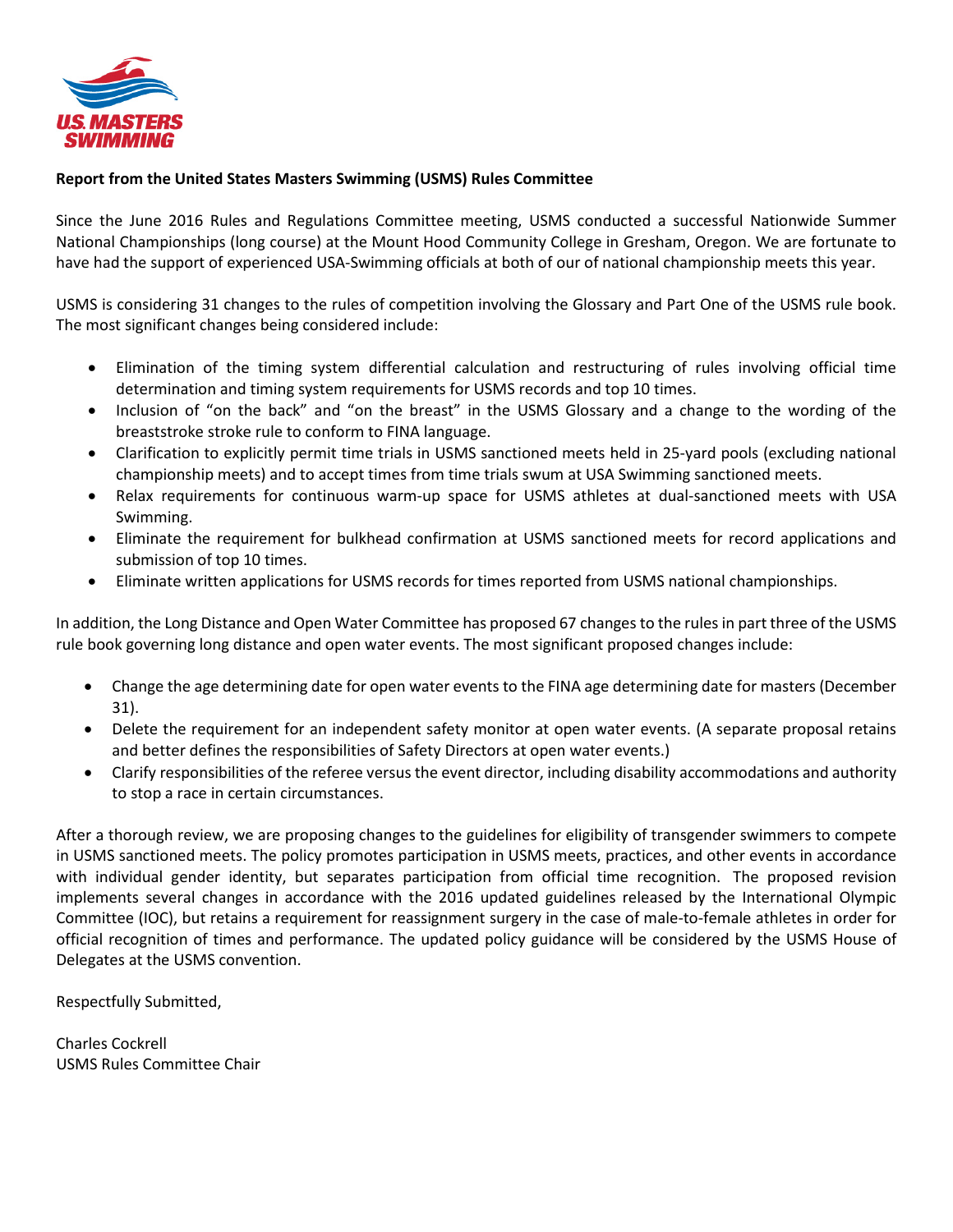# **USA SWIMMING**

# **RULES & REGULATIONS COMMITTEE PROPOSED**

# **AMENDMENTS TO 2016 RULES AND REGULATIONS**

| No.    | <b>Description</b>                                                                                                                                                                         | Location                                       | Recommendation                           |
|--------|--------------------------------------------------------------------------------------------------------------------------------------------------------------------------------------------|------------------------------------------------|------------------------------------------|
| $R-1$  | Require meet hosts to accept Deck Pass as proof of a member's registration                                                                                                                 | Glossary and 202.5.7<br>(new)                  | Approval                                 |
| $R-2$  | To conform with FINA seeding rules for events 400m/y and longer                                                                                                                            | 102.5.1 B, C &<br>$D$ (new)                    | Approval                                 |
| $R-3$  | To address the potential safety and safe sport concerns involving the growing use of<br>drones at sporting events                                                                          | 202.4.9 J (new)                                | Approval                                 |
| $R-4$  | To clarify a swimmer's representation after competing for a secondary school, college<br>or university                                                                                     | 203.4                                          | Approval                                 |
| $R-5$  | To eliminate membership cards as members can print their own card or prove<br>membership status using Deck Pass                                                                            | 302.2.1 & 502.4.5                              | Approval                                 |
| $R-6$  | To clarify the levels of competition in which seasonal athletes and clubs may compete                                                                                                      | 302.2.3 & 502.3.1 (B)                          | Approval                                 |
| $R-7$  | To create a new annual category of Individual Membership, "Pre-Team", intended as<br>an "activity" membership with no eligibility to compete in sanctioned or approved<br>meets            | 302.2.5 (new),<br>502.4.2 (E) new &<br>502.4.3 | To be considered at<br>September meeting |
| $R-8$  | To amend when an LSC may impose a fine for false registration                                                                                                                              | 302.4                                          | Approval                                 |
| $R-9$  | Require reporting when non-members ranked in the top 100 in the world are present<br>and participate in member club's team activities                                                      | 303.5                                          | Not yet reviewed                         |
| $R-10$ | To eliminate illegal recruiting as a Code of Conduct violation                                                                                                                             | 304.3.17                                       | Rejection                                |
| $R-11$ | To clarify the potential penalties that can be assessed if a person or club is found to<br>violate the Code of Conduct for illegal recruiting                                              | 304.3.17 A-F (new)                             | Rejection                                |
| $R-12$ | To ensure while traveling that a chaperone or a team manager not related to an<br>athlete cannot share a room or sleeping arrangement with that athlete                                    | 305.5.1                                        | Rejection                                |
| $R-13$ | To establish a limit on local fees for the Individual Seasonal and Pre-Team<br>membership categories                                                                                       | 502.7.1(B)                                     | To be considered at<br>September meeting |
| R-14   | Governance experts believe that the officers of a non-profit corporation should be the<br>leadership that deals with the day-to-day operations of the organization                         | Article 503 &<br>Article 504                   | Not yet reviewed                         |
| $R-15$ | To clarify the composition of the Athletes Committee                                                                                                                                       | 503.1.1, 506.2.1 &<br>507.1.2                  | Approval                                 |
| $R-16$ | To eliminate the conflict between 504.1 and 504.2                                                                                                                                          | 504.1                                          | Approval                                 |
| $R-17$ | Create a means by which a Committee Chair may remove an absentee or non-<br>contributing Committee Member                                                                                  | 506.1.2 A $(1)-(3)$<br>(new) & 506.1.2 E       | Approval                                 |
| $R-18$ | To maintain the reporting structure of the National Board of Review Committee to<br>volunteer leadership now that the role of Secretary and General Counsel is filled by a<br>staff member | 506.1.5 & .10                                  | Approval                                 |
| R-19   | To redefine the responsibilities of the Governance Committee to reflect current<br>practice                                                                                                | 506.6.3 A, B & C                               | Not yet reviewed                         |
| $R-20$ | To reflect current Zone practices and require official approval of Zone Bylaws                                                                                                             | 605.1, 605.2.1 (new)<br>650.2.2, & 605.3       | Not yet reviewed                         |
| $R-21$ | To include guidelines for swimmers with disabilities in Open Water competitions                                                                                                            | 701.24 (new)                                   | Not yet reviewed                         |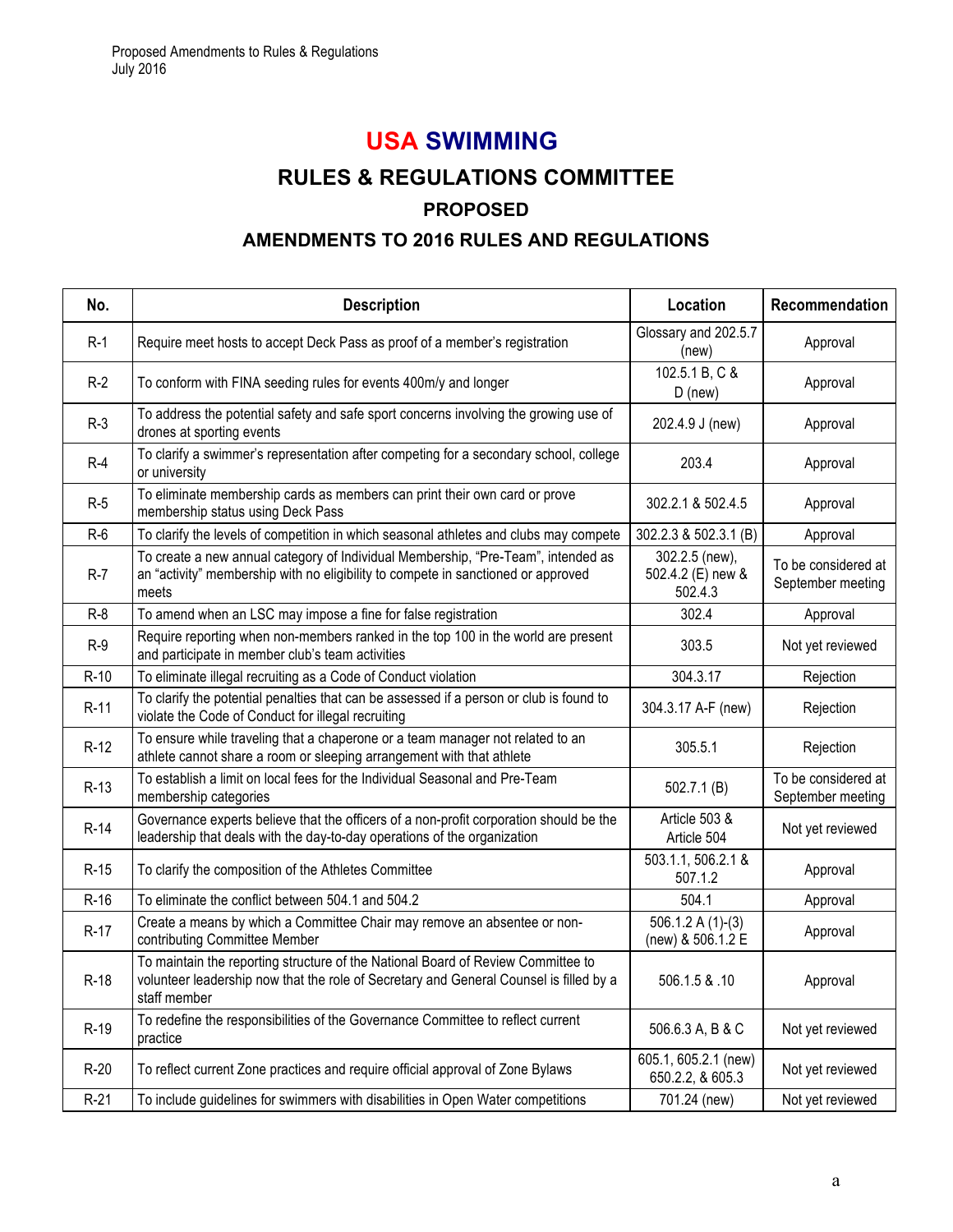| No.              | <b>Description</b>                                                                                               | Location                       | Recommendation   |
|------------------|------------------------------------------------------------------------------------------------------------------|--------------------------------|------------------|
| $HK-1$           | To use consistent language when describing button and watch times                                                | 102.24.4 B (1) & (4)           | Approval         |
| $HK-2$           | To make the wording regarding deck changes consistent with that listed under<br><b>Requirements for Sanction</b> | 202.6.6 F                      | Approval         |
| $HK-3$           | To correct the title of the National Team Steering Committee policy manual                                       | 506.9.4                        | Not yet reviewed |
| $HK-4$           | To require 20% athlete membership on the Nominating Committee                                                    | Required LSC Bylaws<br>604.8.1 | Approval         |
|                  |                                                                                                                  |                                |                  |
| RES <sub>1</sub> | Dues Change for Individual Seasonal Members                                                                      |                                |                  |
| RES <sub>2</sub> | To Establish the Fee for the Pre-Team Membership Category                                                        |                                |                  |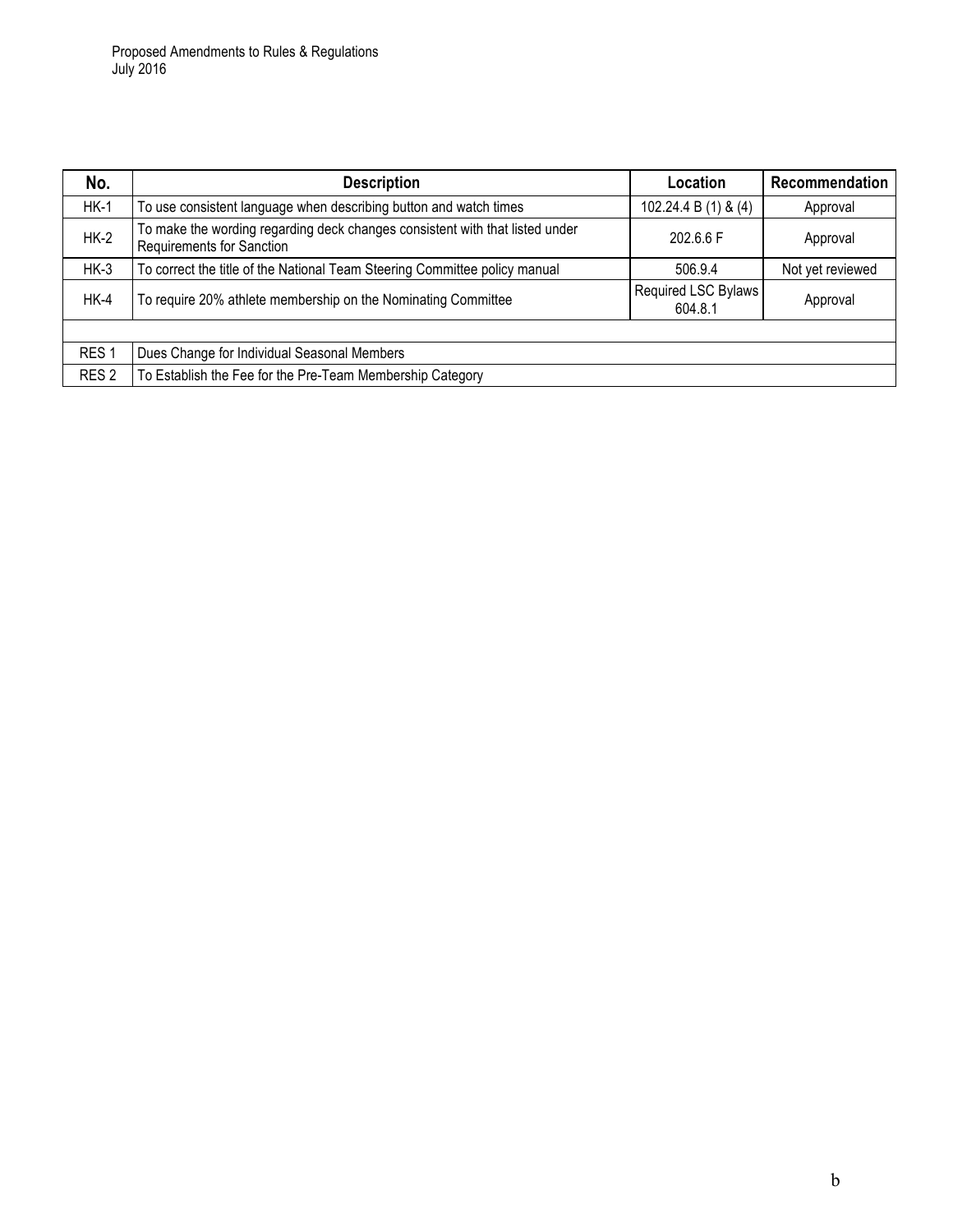# **USA SWIMMING RULES & REGULATIONS COMMITTEE PROPOSED AMENDMENTS TO RULES AND REGULATIONS**

R-1 ACTION: Adopted Defeated Adopted/Amended Tabled Postponed Pulled **Location:** Page 14 – **Official Glossary** Page 62 – **202.5 Conditions of Sanction Proposed by:** Registration/Membership Committee **Purpose:** To require meet hosts to accept Deck Pass as proof of a member's registration. **Recommendation:** *The Rules and Regulations Committee recommends approval.* **OFFICIAL GLOSSARY DECK PASS** – the official mobile application of USA Swimming. **202.5 CONDITIONS OF SANCTION —** Any event for which a sanction is required according to 202.1 is subject to the following conditions: .1-.6 [*no changes*] 11 .7 A current member's Deck Pass is acceptable proof of USA Swimming membership for all purposes [*re-number remaining*] R-2 ACTION: Adopted Defeated Adopted/Amended Tabled Postponed Pulled

- 13 **Location:** Page 26 **102.5 Seeding, Lane Assignments, Swim-Offs, and Order of Heats**
- 14 **Proposed by:** Rules and Regulations Committee
- 15 **Purpose:** To conform with FINA seeding rules for events 400m/y and longer.
- 16 **Recommendation:** *The Rules & Regulations Committee recommends approval.*

#### 17 **102.5 SEEDING, LANE ASSIGNMENTS, SWIM-OFFS, AND ORDER OF HEATS**

18 .1 **Preliminary Heats When Finals are Scheduled** — Entry times shall be listed by the meet committee with the fastest 19 swimmer first and the slowest swimmer last. Swimmers whose submitted times are identical should be assigned places in<br>20 the list by draw. Swimmers with no submitted times shall be considered the slowest and shall be pl 20 the list by draw. Swimmers with no submitted times shall be considered the slowest and shall be placed at the end of the list 21 by draw. Swimmers shall be seeded in lanes under the procedure outlined for finals seeding in 102.5. Swimmers shall be <br>22 seeded in heats according to submitted times in the following manner: seeded in heats according to submitted times in the following manner:

#### 23 A **Fewer than three heats**

- 24 (1) If there is only one heat, it shall be swum as scheduled during the preliminaries and finals.
- $25$  (2) If there are two heats, the fastest swimmer shall be seeded in the second heat, next fastest in the first heat,  $26$  next fastest in the second heat, next in the first heat, etc. next fastest in the second heat, next in the first heat, next in the second heat, next in the first heat, etc.
- 27 B **Three heats** Except for 400m/500y, 800m/1000y and 1500m/1650y events, The fastest swimmer shall be placed in<br>28 the third heat, next fastest in the second, next in the first. The fourth fastest swimmer shall be pla 28 the third heat, next fastest in the second, next in the first. The fourth fastest swimmer shall be placed in the third heat, 29 the fifth in the second heat, and the sixth fastest in the first heat, the seventh fastest the fifth in the second heat, and the sixth fastest in the first heat, the seventh fastest in the third heat, etc.
- 30 C **Four heats or more** Except for 400m/500y, 800m/1000y and 1500m/1650y events, The last three heats of an<br>31 event shall be seeded in accordance with B above. The heat preceding the last three heats shall consist of 31 event shall be seeded in accordance with B above. The heat preceding the last three heats shall consist of the next<br>32 fastest swimmers: the heat preceding the last four heats shall consist of the next fastest swimmers, fastest swimmers; the heat preceding the last four heats shall consist of the next fastest swimmers, etc. Lanes shall be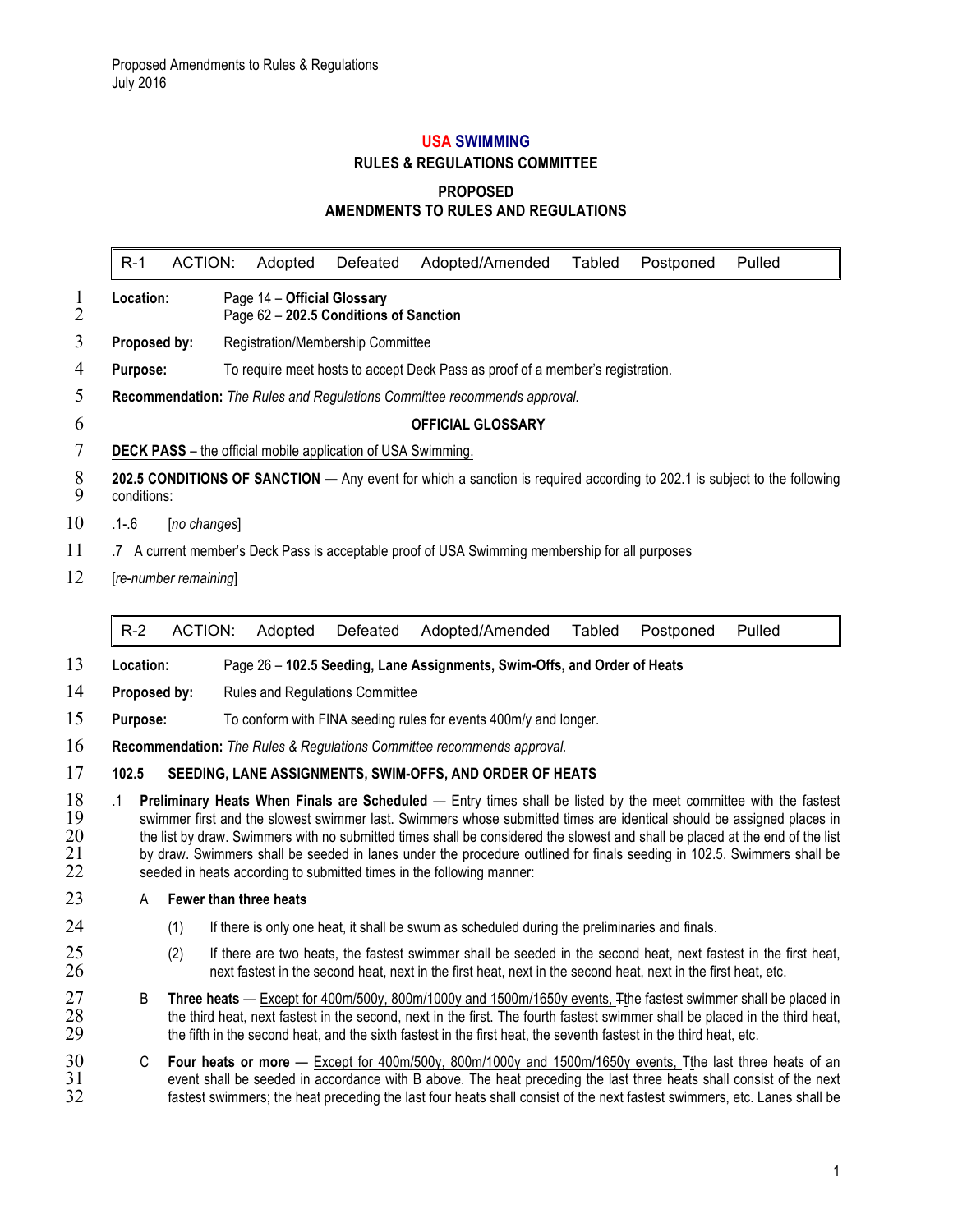- 33 assigned in descending order of submitted times within each heat, in accordance with the pattern outlined in 102.5.
- 34 D For 400m/500y, 800m/1000y and 1500m/1650y events, the last two heats of an event shall be seeded in accordance<br>35 with 102.5.1 A (2). with102.5.1 A (2).
- **36** DE **Exception** When there are two or more heats in an event, there shall be a minimum of three swimmers seeded into <br>37 any one preliminary heat, but subsequent scratches may reduce the number of swimmers in such he 37 any one preliminary heat, but subsequent scratches may reduce the number of swimmers in such heat to less than<br>38 three. three.

R-3 ACTION: Adopted Defeated Adopted/Amended Tabled Postponed Pulled

- 39 **Location:** Page 60 **202.4 Requirements for Sanction**
- 40 **Proposed by:** Operational Risk Committee
- 41 **Purpose:** To address the potential safety and safe sport concerns involving the growing use of drones at sporting 42 events.
- 43 **Recommendation:** *The Rules and Regulations Committee recommends approval.*
- 44 **202.4 REQUIREMENTS FOR SANCTION —** Sanctions are issued, withheld or withdrawn in accordance with the following 45 regulations:
- 46 .1-.8 [*no changes*]
- 47 .9 Application for sanction must be accompanied by a copy of the complete meet announcement which must include the 48 following: following:
- 49 A-I [*no changes*]
- 50 J The following statement: "Unless approved in writing in advance of the competition by the Vice President of Program 51 Operations, operation of a drone, or any other flying apparatus, is prohibited over the venue (pools, athlete/coach areas, 52 spectator areas and open ceiling locker rooms) any time athletes, coaches, officials and/or s 52 spectator areas and open ceiling locker rooms) any time athletes, coaches, officials and/or spectators are present." With written approval, this statement may be removed from the meet announcement. written approval, this statement may be removed from the meet announcement.
- 54 [*re-letter remaining*]

|  |  |  |  | R-4 ACTION: Adopted Defeated Adopted/Amended Tabled Postponed Pulled |  |  |  |  |
|--|--|--|--|----------------------------------------------------------------------|--|--|--|--|
|--|--|--|--|----------------------------------------------------------------------|--|--|--|--|

- 55 **Location:** Page 67 **Article 203 Representation**
- 56 **Proposed by:** Rules and Regulations Committee
- 57 **Purpose:** To clarify a swimmer's representation after competing for a secondary school, college or university.

58 **Recommendation:** *The Rules and Regulations Committee recommends approval.*

#### 59 **ARTICLE 203** 60 **REPRESENTATION**

#### 61 **203.1-.3** [*no changes*]

62 **203.4** A swimmer registered with a USA Swimming non-school club who wishes to compete for a secondary school, college or university shall be automatically released without notice by his/her club upon commencement of his/her season to compete for 64 that school in school competition, and upon termination of such school swimming season he/she shall be immediately eligible to<br>65 represent the same USA Swimming non-school club, of his/her choice Should the swimmer cho represent the same USA Swimming non-school club. of his/her choice Should the swimmer choose to represent a different USA

66 Swimming non-school club, the swimmer is subject to  $\frac{1}{20}$  subject to the 120-day rule in 203.3.). It is the swimmer's responsibility to

67 ascertain his/her compliance with scholastic governing bodies' rules and regulations.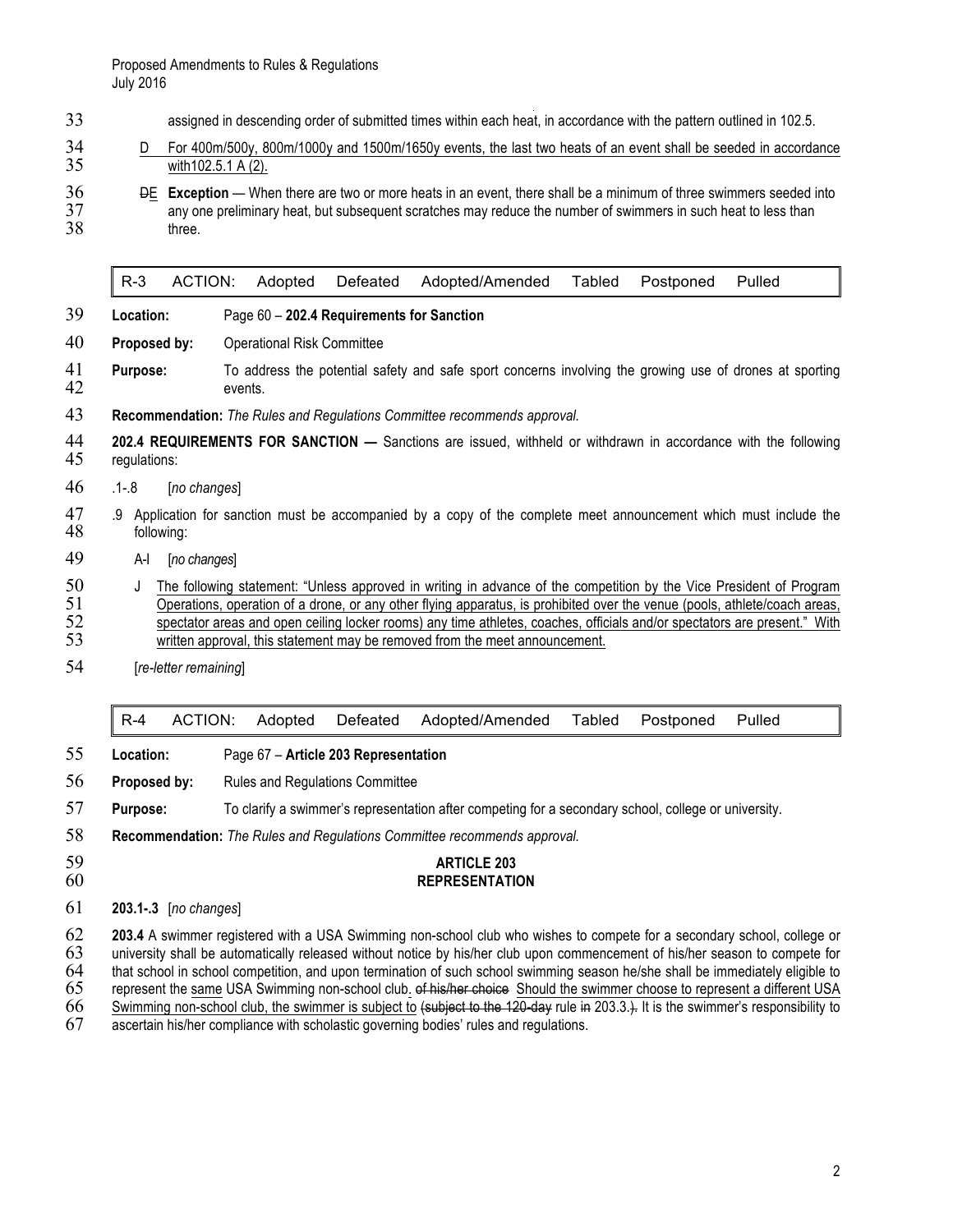R-5 ACTION: Adopted Defeated Adopted/Amended Tabled Postponed Pulled

- 68 **Location:** Page 100 **302.2 Membership**
	- 69 Page 128 **502.4 Individual Membership**
- 70 **Proposed by:** Registration/Membership Committee
- 71 **Purpose:** To eliminate membership cards as members can print their own card or prove membership status using<br>72 **Purpose:** Deck Pass. Deck Pass.
- 73 **Recommendation:** *The Rules and Regulations Committee recommends approval.*

74 **302.2 MEMBERSHIP —** Athlete membership will consist of an annual membership, an outreach membership, a seasonal membership, or a single-meet open water membership.

76 .1 **Annual Membership** — Membership is for a calendar year. Non-members applying for membership on or after September 1 will be issued a membership eard valid through December 31 of the following year.

#### 78 **502.4 INDIVIDUAL MEMBERSHIP**

- 79 .1-.4 [*no changes*]
- 80 .5 Each class of membership (except life membership, seasonal membership and single-meet open water membership) is for 81 a calendar year period. Individuals applying for calendar year membership on or after September 1 will receive<br>82 membership eredentials valid through December 31 of the following year. membership credentials valid through December 31 of the following year.
- 83 .6 An LSC shall not impose requirements for Individual Membership in addition to those set forth in Article 502. An LSC may <br>84 require proof of birth date prior to competition in age classified events. require proof of birth date prior to competition in age classified events.

R-6 ACTION: Adopted Defeated Adopted/Amended Tabled Postponed Pulled

- 85 **Location:** Page 100 **302.2 Membership**
- 86 Page 128 **502.3 Group Membership**
- 87 **Proposed by:** Board of Directors
- 88 **Purpose:** To clarify the levels of competition in which seasonal clubs and athletes may not compete.
- 89 **Recommendation:** *The Rules and Regulations Committee recommends approval.*
- 90 **Effective Date:** January 1, 2017
- 91 **302.2 MEMBERSHIP** Athlete membership will consist of an annual membership, an outreach membership, a seasonal<br>92 membership, or a single-meet open water membership. membership, or a single-meet open water membership.
- 93 .1-.2 [*no changes*]
- 94 .3 **Individual Seasonal Membership**  At the option of the LSC, membership may be offered for one or two periods of not 95 more than 150 days per period within a registration year. Seasonal membership may also be offered for an unspecified but<br>96 continuous period of not more than 150 days commencing on the date of registration. Seasonal me continuous period of not more than 150 days commencing on the date of registration. Seasonal membership is not valid for competition at or above the Sectional and Zone Championship levels.

#### 98 **502.3 GROUP MEMBERSHIP**

- 99 .1 Club Membership
- 100 A Club membership is for a calendar year. A club applying for membership on or after September 1 will receive 101 membership valid through December 31 of the following year.
- 102 B An LSC may provide for a seasonal club membership for the period established by the LSC pursuant to 302.2.3. 103 Seasonal clubs may not compete be represented at or above the Sectional and Zone Championship levels.
- 104 C An LSC shall not impose requirements for Club Membership in addition to those set forth in Article 502.
- 105 .2 [*no changes*]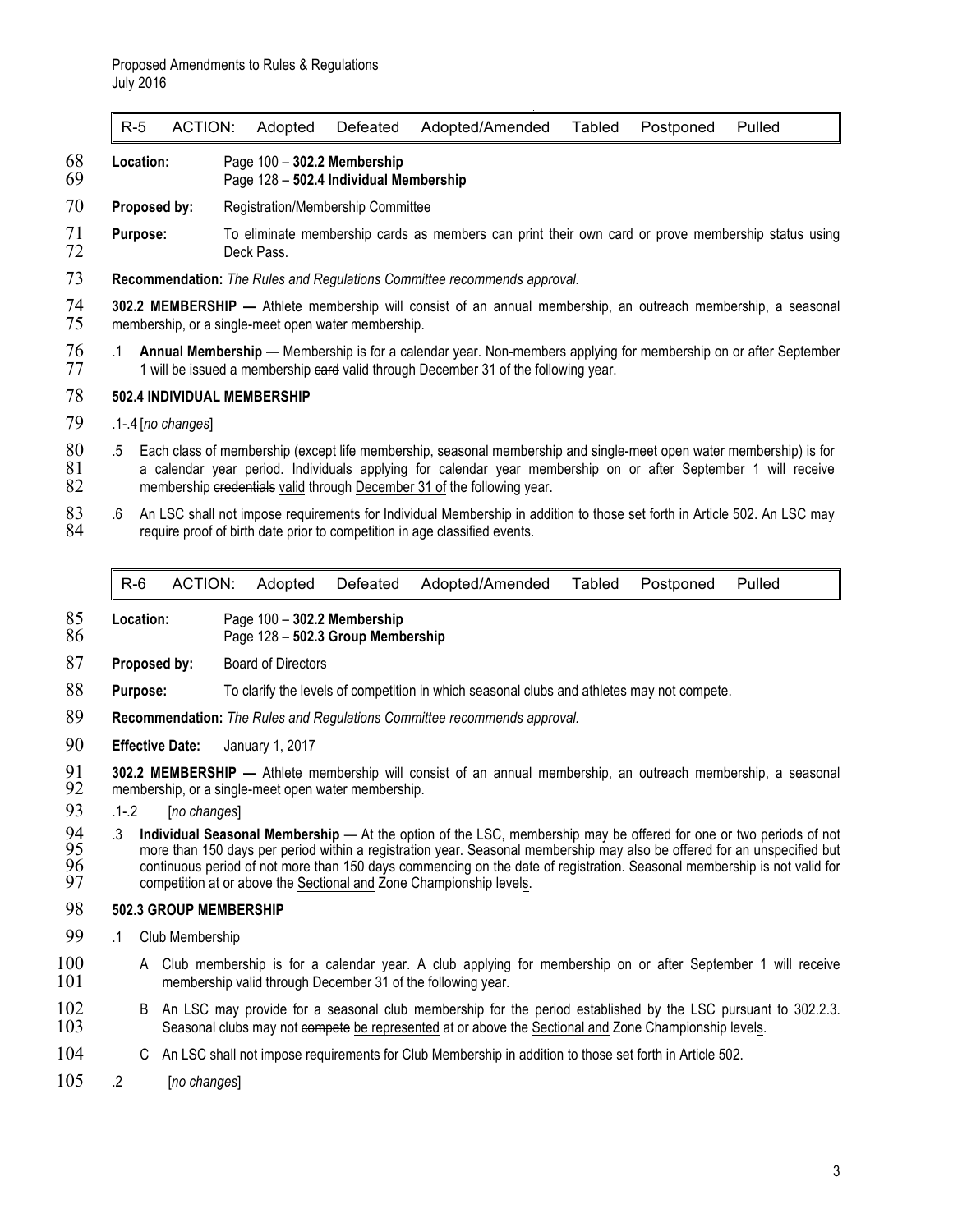|  |  |  |  | R-7 ACTION: Adopted Defeated Adopted/Amended Tabled Postponed Pulled |  |  |  |  |
|--|--|--|--|----------------------------------------------------------------------|--|--|--|--|
|--|--|--|--|----------------------------------------------------------------------|--|--|--|--|

- 106 **Location:** Page 100 **302.2 Membership**
	- Page 128 502.4 Individual Membership
- 108 **Proposed by:** Board of Directors
- 109 **Purpose:** To create a new annual category of Individual Membership, "Pre-Team", intended as an "activity"<br>110 **Purpose:** membership with no-eligibility to compete in sanctioned or approved meets. membership with no eligibility to compete in sanctioned or approved meets.
- 111 **Recommendation:** *The Rules and Regulations Committee will consider the proposal after the Board of Directors votes on the*  112 *proposal.*
- 113 **Effective Date:** September 1, 2017
- 114 **302.2 MEMBERSHIP —** Athlete membership will consist of an annual membership, an outreach membership, a seasonal membership, or a single-meet open water membership, or a pre-team membership.
- 116 .1 **Annual Membership** Membership is for a calendar year. Non-members applying for membership on or after September<br>117 1 will be issued a membership card valid through December 31 of the following year. 1 will be issued a membership card valid through December 31 of the following year.
- 118 .2 **Outreach Membership** Annual membership with specially reduced fees. Each LSC House of Delegates shall determine<br>119 how athletes qualify for outreach membership. how athletes qualify for outreach membership.
- 120 .3 **Individual Seasonal Membership** At the option of the LSC, membership may be offered for one or two periods of not more than 150 days per period within a registration year. Seasonal membership may also be offered 121 more than 150 days per period within a registration year. Seasonal membership may also be offered for an unspecified but continuous period of not more than 150 days commencing on the date of registration. Seasonal membership is not valid for competition at or above the Zone Championship level.
- 124 .4 **Single-Meet Open Water Membership**  At the option of the LSC, membership may be offered for the specific date(s) of 125 an open water competition(s). The swimmer must compete unattached. Single-meet membership is not valid for competition 126 at or above the Zone Championship meet. at or above the Zone Championship meet.
- 127 .5 **Pre-Team** Annual membership with no eligibility to compete in sanctioned or approved meets.

#### 128 **502.4 INDIVIDUAL MEMBERSHIP**

- 129 .1 Any individual may join USA Swimming as a member.
- 130 .2 Athlete membership consists of four five categories:
- 131 A Annual (LSCs are required to offer this membership)
- 132 B Outreach (LSCs are required to offer this membership)
- 133 C Individual Seasonal (offered at option of LSC)
- 134 D Single Meet Open Water (offered at option of LSC)
- 135 E Pre-Team (LSCs are required to offer this membership)
- 136 .3 Except for members in the Pre-Team category, all Aathlete members who register with an LSC and USA Swimming are<br>137 eligible for Sanctioned or Approved swimming competition. An athlete member shall not be registered 137 eligible for Sanctioned or Approved swimming competition. An athlete member shall not be registered in more than one<br>138 LSC simultaneously. LSC simultaneously.
- 139 .4-.6 [*no changes*]

|  |  | R-8 ACTION: Adopted Defeated Adopted/Amended Tabled Postponed Pulled |  |  |
|--|--|----------------------------------------------------------------------|--|--|
|  |  |                                                                      |  |  |

- 140 **Location:** Page 100 **Article 302.4 False Registration**
- 141 **Proposed by:** Rules and Regulations Committee and Registration / Membership Committee
- 142 **Purpose:** To amend when an LSC may impose a fine for false registration.
- 143 **Recommendation:** *The Rules and Regulations Committee recommends approval.*
- 144 **302.4 FALSE REGISTRATION —** If a swimmer who is not properly registered with USA Swimming competes in a sanctioned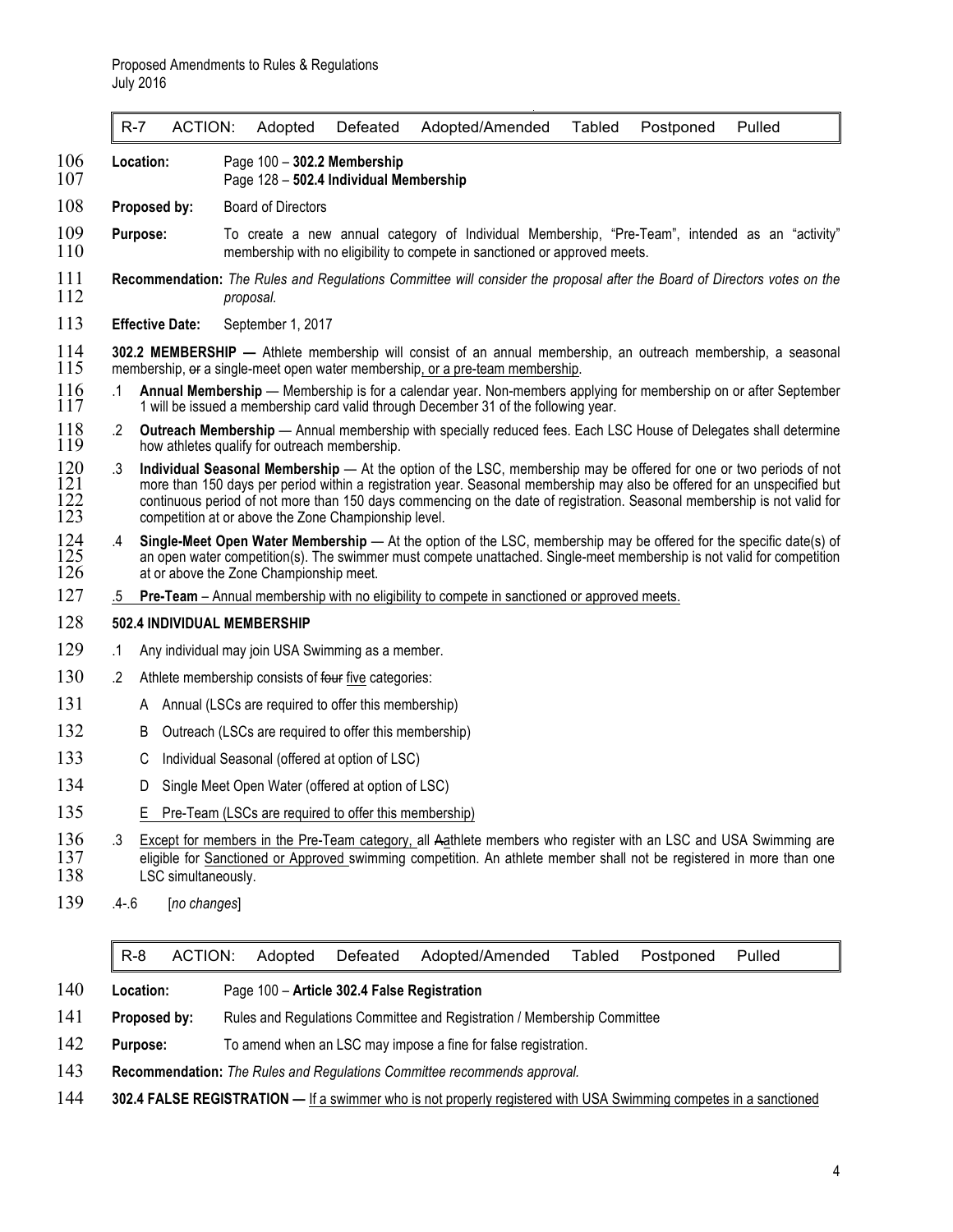Proposed Amendments to Rules & Regulations July 2016

- 145 competition, A the host LSC may impose a fine of up to \$100.00 per event against a the individual, member coach or a member
- 146 club submitting a meet the entry. which indicates a swimmer is registered with USA Swimming when that swimmer or the listed
- 147 club is not properly registered. The host LSC will be entitled to any fines imposed.

| $R-9$                 |                |                                          |                                                        |                                                                                                                                                                                                                                                                                                                                                                                                                                                                                                                                                                                                                                                                                                                                                                       |               |           |        |
|-----------------------|----------------|------------------------------------------|--------------------------------------------------------|-----------------------------------------------------------------------------------------------------------------------------------------------------------------------------------------------------------------------------------------------------------------------------------------------------------------------------------------------------------------------------------------------------------------------------------------------------------------------------------------------------------------------------------------------------------------------------------------------------------------------------------------------------------------------------------------------------------------------------------------------------------------------|---------------|-----------|--------|
|                       | <b>ACTION:</b> | Adopted                                  | Defeated                                               | Adopted/Amended                                                                                                                                                                                                                                                                                                                                                                                                                                                                                                                                                                                                                                                                                                                                                       | <b>Tabled</b> | Postponed | Pulled |
| Location:             |                |                                          | Page 101 - Article 303 Eligibility                     |                                                                                                                                                                                                                                                                                                                                                                                                                                                                                                                                                                                                                                                                                                                                                                       |               |           |        |
| Proposed by:          |                |                                          |                                                        | International Relations Committee and Board of Directors                                                                                                                                                                                                                                                                                                                                                                                                                                                                                                                                                                                                                                                                                                              |               |           |        |
| Purpose:              |                |                                          |                                                        | To assist USA Swimming, USADA and WADA with anti-doping efforts by requiring clubs and coaches to<br>report when non-members ranked in the top 100 in the world are training with them.                                                                                                                                                                                                                                                                                                                                                                                                                                                                                                                                                                               |               |           |        |
|                       |                |                                          |                                                        | Recommendation: The Rules and Regulations Committee has not yet reviewed this item.                                                                                                                                                                                                                                                                                                                                                                                                                                                                                                                                                                                                                                                                                   |               |           |        |
|                       |                |                                          |                                                        | <b>ARTICLE 303</b>                                                                                                                                                                                                                                                                                                                                                                                                                                                                                                                                                                                                                                                                                                                                                    |               |           |        |
|                       |                |                                          |                                                        | <b>ELIGIBILITY</b>                                                                                                                                                                                                                                                                                                                                                                                                                                                                                                                                                                                                                                                                                                                                                    |               |           |        |
| 303.1-.4 [no changes] |                |                                          |                                                        |                                                                                                                                                                                                                                                                                                                                                                                                                                                                                                                                                                                                                                                                                                                                                                       |               |           |        |
| 303.5                 |                |                                          |                                                        | No Individual Member or Group Member of USA Swimming shall coach, train or provide swimming-related advice or<br>service to any swimmer who is serving a period of ineligibility or provisional suspension for an anti-doping rule violation.                                                                                                                                                                                                                                                                                                                                                                                                                                                                                                                         |               |           |        |
| activities.           |                |                                          |                                                        | In accordance with policies and procedures in the USA Swimming Policy Manual, Individual and Group Members are required to<br>report the presence of any non-member of USA Swimming who is ranked in the top 100 in the world and participate in team                                                                                                                                                                                                                                                                                                                                                                                                                                                                                                                 |               |           |        |
| $R-10$                | <b>ACTION:</b> | Adopted                                  | Defeated                                               | Adopted/Amended                                                                                                                                                                                                                                                                                                                                                                                                                                                                                                                                                                                                                                                                                                                                                       | Tabled        | Postponed | Pulled |
| Location:             |                |                                          | Page 102 - Article 304 Code of Conduct                 |                                                                                                                                                                                                                                                                                                                                                                                                                                                                                                                                                                                                                                                                                                                                                                       |               |           |        |
| Proposed by:          |                |                                          |                                                        | Clark Hammond - Southern Zone Director (Non-Coach)                                                                                                                                                                                                                                                                                                                                                                                                                                                                                                                                                                                                                                                                                                                    |               |           |        |
| Purpose:              |                |                                          | marketplace for teams and coaches.                     | To eliminate illegal recruiting as a violation of the Code of Conduct with the intent to create a free and open                                                                                                                                                                                                                                                                                                                                                                                                                                                                                                                                                                                                                                                       |               |           |        |
|                       |                |                                          |                                                        | Recommendation: The Rules and Regulations Committee recommends rejection because rampant recruitment would be a<br>major distraction to athletes, coaches and teams and not within the philosophy of USA Swimming.                                                                                                                                                                                                                                                                                                                                                                                                                                                                                                                                                    |               |           |        |
|                       |                |                                          |                                                        | <b>ARTICLE 304</b>                                                                                                                                                                                                                                                                                                                                                                                                                                                                                                                                                                                                                                                                                                                                                    |               |           |        |
|                       |                |                                          |                                                        |                                                                                                                                                                                                                                                                                                                                                                                                                                                                                                                                                                                                                                                                                                                                                                       |               |           |        |
|                       |                |                                          |                                                        | <b>CODE OF CONDUCT</b>                                                                                                                                                                                                                                                                                                                                                                                                                                                                                                                                                                                                                                                                                                                                                |               |           |        |
|                       | [no changes]   |                                          |                                                        |                                                                                                                                                                                                                                                                                                                                                                                                                                                                                                                                                                                                                                                                                                                                                                       |               |           |        |
| 304.3.1-.16           |                |                                          |                                                        | .17 Action, other than through general advertising, by a coach, owner, officer, volunteer, representative, or employee of a swim<br>club, or a USA Swimming or LSC employee, either through direct contact with an athlete or the encouragement of others, to<br>recruit or otherwise encourage an athlete who is already a member of a USA Swimming member swim club to leave that<br>club, unless the acting party receives prior written approval to recruit or encourage the athlete to change affiliation from the<br>designated club representative of the athlete's existing USA Swimming-member swim club or contact is initiated by the<br>athlete, the athlete's parent or authorized representative. General advertising includes any information that is: |               |           |        |
|                       |                |                                          | population are not current members of USA Swimming, or | A Distributed to an identifiable general population where there is a reasonable expectation that the majority of that                                                                                                                                                                                                                                                                                                                                                                                                                                                                                                                                                                                                                                                 |               |           |        |
|                       |                | B Placed in or on any item that is sold. |                                                        |                                                                                                                                                                                                                                                                                                                                                                                                                                                                                                                                                                                                                                                                                                                                                                       |               |           |        |
|                       |                |                                          |                                                        | In the event of a violation of this section, a sanction may be imposed against any coach, owner, officer, volunteer,<br>representative or employee of a swim club, or against any such club, or any combination thereof, as appropriate.                                                                                                                                                                                                                                                                                                                                                                                                                                                                                                                              |               |           |        |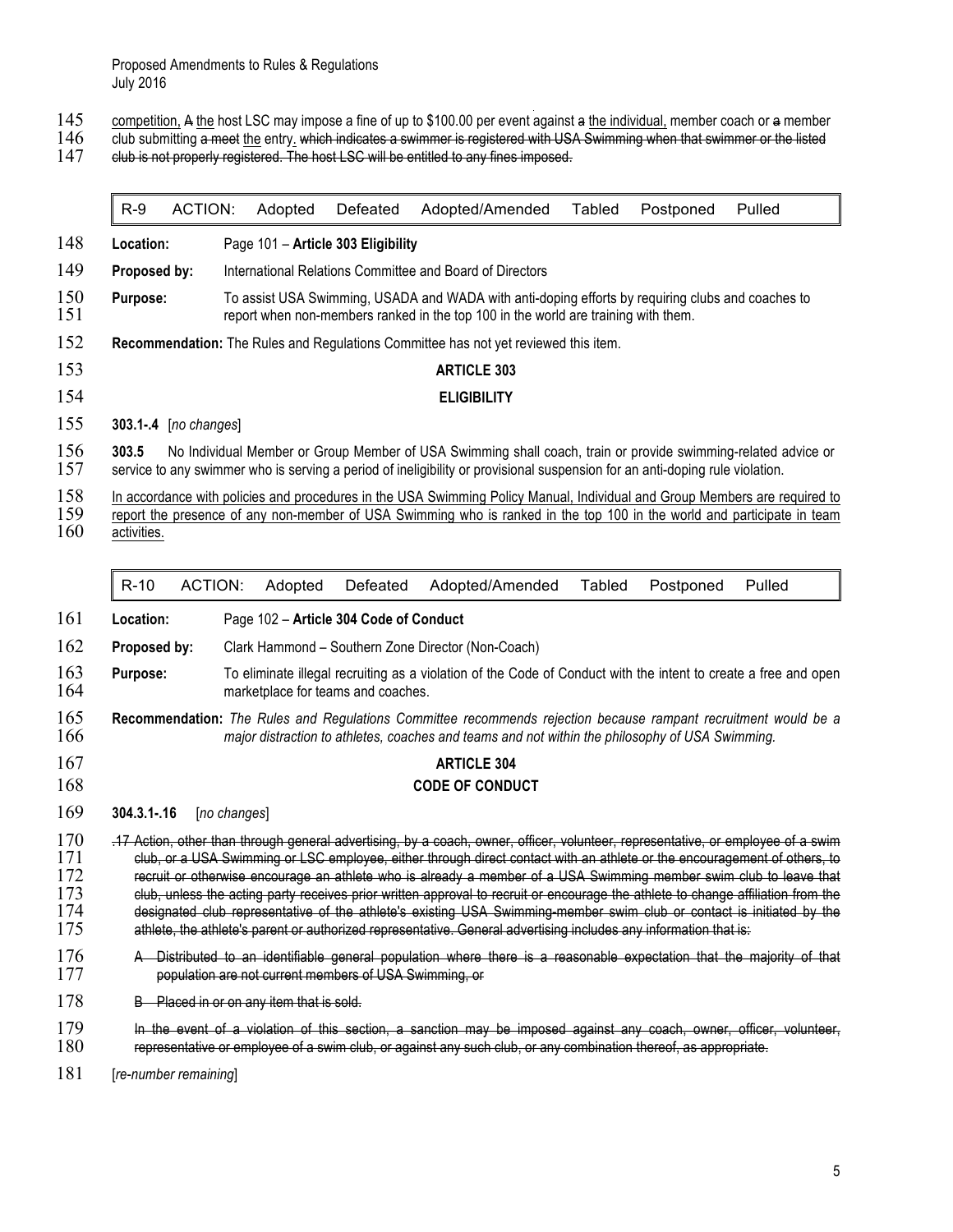| $R-11$                   | ACTION:<br>Adopted<br>Defeated                                                                                                                                                                                                                                                                                                                                                                                                                                                                                                                                                                                                                                                                                                                                                                                                                                                                                                                                                                      | Adopted/Amended<br>Tabled<br>This item will be withdrawn if R-10 is adopted. | Postponed<br>Pulled |
|--------------------------|-----------------------------------------------------------------------------------------------------------------------------------------------------------------------------------------------------------------------------------------------------------------------------------------------------------------------------------------------------------------------------------------------------------------------------------------------------------------------------------------------------------------------------------------------------------------------------------------------------------------------------------------------------------------------------------------------------------------------------------------------------------------------------------------------------------------------------------------------------------------------------------------------------------------------------------------------------------------------------------------------------|------------------------------------------------------------------------------|---------------------|
| Location:                | Page 102 - Article 304 Code of Conduct                                                                                                                                                                                                                                                                                                                                                                                                                                                                                                                                                                                                                                                                                                                                                                                                                                                                                                                                                              |                                                                              |                     |
| Proposed by:             | Clark Hammond - Southern Zone Director (Non-Coach)                                                                                                                                                                                                                                                                                                                                                                                                                                                                                                                                                                                                                                                                                                                                                                                                                                                                                                                                                  |                                                                              |                     |
| Purpose:                 | To clarify the potential penalties that can be assessed if a person or club is found to violate the Code of<br>Conduct for illegal recruiting.                                                                                                                                                                                                                                                                                                                                                                                                                                                                                                                                                                                                                                                                                                                                                                                                                                                      |                                                                              |                     |
|                          | Recommendation: The Rules and Regulations Committee recommends rejection as Article 404 currently outlines remedies and<br>penalties for Board of Review findings. The proposal is a duplication of current rulebook articles.                                                                                                                                                                                                                                                                                                                                                                                                                                                                                                                                                                                                                                                                                                                                                                      |                                                                              |                     |
|                          |                                                                                                                                                                                                                                                                                                                                                                                                                                                                                                                                                                                                                                                                                                                                                                                                                                                                                                                                                                                                     | <b>ARTICLE 304</b>                                                           |                     |
|                          |                                                                                                                                                                                                                                                                                                                                                                                                                                                                                                                                                                                                                                                                                                                                                                                                                                                                                                                                                                                                     | <b>CODE OF CONDUCT</b>                                                       |                     |
| $304.3.1 - 16$           | [no changes]                                                                                                                                                                                                                                                                                                                                                                                                                                                                                                                                                                                                                                                                                                                                                                                                                                                                                                                                                                                        |                                                                              |                     |
|                          | .17 Action, other than through general advertising, by a coach, owner, officer, volunteer, representative, or employee of a swim<br>club, or a USA Swimming or LSC employee, either through direct contact with an athlete or the encouragement of others, to<br>recruit or otherwise encourage an athlete who is already a member of a USA Swimming member swim club to leave that<br>club, unless the acting party receives prior written approval to recruit or encourage the athlete to change affiliation from the<br>designated club representative of the athlete's existing USA Swimming-member swim club or contact is initiated by the<br>athlete, the athlete's parent or authorized representative. General advertising includes any information that is: A Ddistributed<br>to an identifiable general population where there is a reasonable expectation that the majority of that population are not<br>current members of USA Swimming, or B-Pplaced in or on any item that is sold. |                                                                              |                     |
| thereof, as appropriate. | In the event of a violation of this section, a the following sanctions (or any combination thereof) may be imposed against any<br>coach, owner, officer, volunteer, representative or employee of a swim club, or against any such club: $\frac{1}{1}$ or any combination                                                                                                                                                                                                                                                                                                                                                                                                                                                                                                                                                                                                                                                                                                                           |                                                                              |                     |
|                          | A a warning to cease and desist the illegal recruiting,                                                                                                                                                                                                                                                                                                                                                                                                                                                                                                                                                                                                                                                                                                                                                                                                                                                                                                                                             |                                                                              |                     |
| education,               | B the assessment of monetary penalty against the offending person and/or club not to exceed the sum of \$1,000 for the first<br>offense (and not to exceed \$5,000 for any subsequent violation) payable to the USA Swimming to be used for Safe Sport                                                                                                                                                                                                                                                                                                                                                                                                                                                                                                                                                                                                                                                                                                                                              |                                                                              |                     |
| or observed meets,       | C temporary suspension of the offending person and/or club from participation or involvement in any sanctioned, approved                                                                                                                                                                                                                                                                                                                                                                                                                                                                                                                                                                                                                                                                                                                                                                                                                                                                            |                                                                              |                     |
| D<br>meet.               | temporary denial of the uploading of times of the offending person and/or club arising from an approved or observed                                                                                                                                                                                                                                                                                                                                                                                                                                                                                                                                                                                                                                                                                                                                                                                                                                                                                 |                                                                              |                     |
|                          | E temporary suspension of the offending person's or club's membership in USA Swimming, or                                                                                                                                                                                                                                                                                                                                                                                                                                                                                                                                                                                                                                                                                                                                                                                                                                                                                                           |                                                                              |                     |
| F.                       | such other sanction deemed appropriate under the circumstances. In the event the offending person and/or club<br>repeatedly violates this provision, after receiving an official cease and desist warning or other sanction, then such person<br>or club may be subject to more severe sanctions, including termination of membership in USA Swimming.                                                                                                                                                                                                                                                                                                                                                                                                                                                                                                                                                                                                                                              |                                                                              |                     |
|                          | <b>ACTION:</b><br>Adopted<br>Defeated                                                                                                                                                                                                                                                                                                                                                                                                                                                                                                                                                                                                                                                                                                                                                                                                                                                                                                                                                               | Tabled<br>Adopted/Amended                                                    | Postponed<br>Pulled |

**Location:** Page 105 – **305.5 Travel**

**Proposed by:** Murphy Freal – Potomac Valley Swimming

- **Purpose:** To ensure while traveling that a chaperone or a team manager not related to an athlete cannot share a room or sleeping arrangement with that athlete.
- **Recommendation:** *The Rules and Regulations Committee recommends rejection as it is in conflict with USA Swimming's current Best Practice Guidelines.*
- **305.5** Travel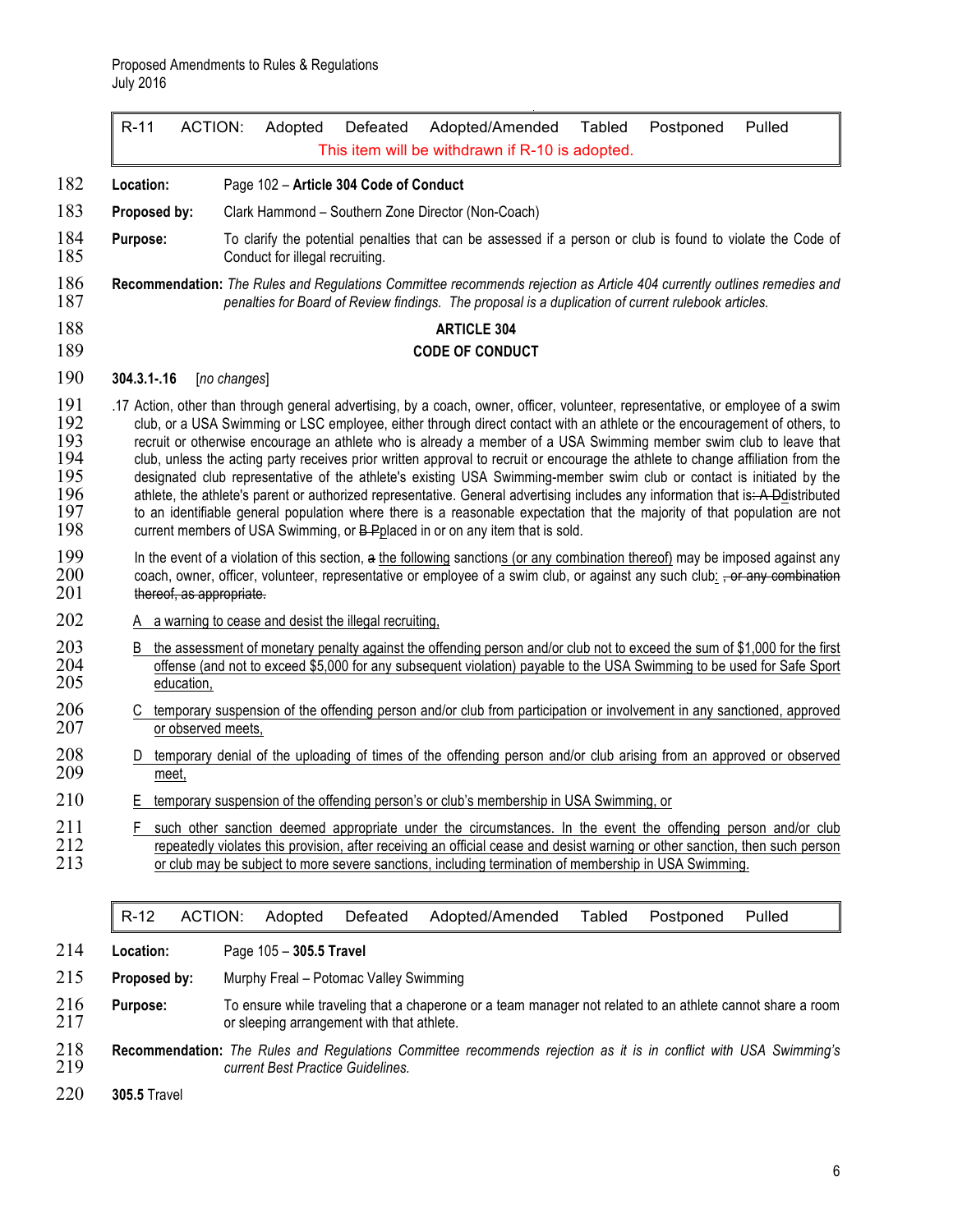Proposed Amendments to Rules & Regulations July 2016

221 .1 Regardless of gender, a coach, chaperone, or team manager shall not share a hotel room or other sleeping arrangement<br>222 with an athlete unless the coach, chaperone, or team manager is the parent, guardian, sibling, with an athlete unless the coach, chaperone, or team manager is the parent, guardian, sibling, or spouse of that particular athlete.

#### R-13 ACTION: Adopted Defeated Adopted/Amended Tabled Postponed Pulled

- **Location:** Page 129 **502.7 Fees**
- **Proposed by:** Board of Directors
- **Purpose:** To establish a limit on local fees for the Individual Season and Pre-Team membership categories.
- **Recommendation:** *The Rules and Regulations Committee will consider the proposal after the Board of Directors votes on the*  proposal.
- **Effective Date:** September 1, 2017
- **502.7 FEES**
- .1 The annual fee for each class of membership is composed of the following elements:
- 232 A A national fee established by the Board of Directors and House of Delegates; and
- 233 B A local fee established by the LSC, except in the case of Outreach Membership, all seasonal athletes, and Pre-Team 234 membership categories, where a local fee not to exceed \$2 may be established. membership categories, where a local fee not to exceed \$2 may be established.
- 235 .2 An LSC may charge a fee for transfers.

|                          |           | $R-14$                 | ACTION: | Adopted                                       | Defeated | Adopted/Amended                                                                                                                                                                                                                                                                                                                                                                                                                                            | Tabled | Postponed | Pulled |
|--------------------------|-----------|------------------------|---------|-----------------------------------------------|----------|------------------------------------------------------------------------------------------------------------------------------------------------------------------------------------------------------------------------------------------------------------------------------------------------------------------------------------------------------------------------------------------------------------------------------------------------------------|--------|-----------|--------|
| 236<br>237               |           | Location:              |         | Page 130 Article 503<br>Page 131 Article 504  |          |                                                                                                                                                                                                                                                                                                                                                                                                                                                            |        |           |        |
| 238                      |           | Proposed by:           |         | <b>Board of Directors</b>                     |          |                                                                                                                                                                                                                                                                                                                                                                                                                                                            |        |           |        |
| 239<br>240               |           | Purpose:               |         |                                               |          | Governance experts believe that the officers of a non-profit corporation should be the leadership that deals<br>with the day-to-day operations of the organization.                                                                                                                                                                                                                                                                                        |        |           |        |
| 241                      |           |                        |         |                                               |          | Recommendation: The Rules and Regulations Committee has not yet reviewed this proposal.                                                                                                                                                                                                                                                                                                                                                                    |        |           |        |
| 242                      |           | <b>Effective Date:</b> |         | January 1, 2017                               |          |                                                                                                                                                                                                                                                                                                                                                                                                                                                            |        |           |        |
| 243<br>244               |           |                        |         |                                               |          | <b>ARTICLE 503</b><br><b>OFFICERS</b>                                                                                                                                                                                                                                                                                                                                                                                                                      |        |           |        |
| 245<br>246<br>247<br>248 |           |                        |         | <b>President and Athletes Vice President.</b> |          | 503.1 OFFICERS — All USA Swimming officers, except the Secretary and the Athletes Vice President, shall be elected by the<br>House of Delegates at annual meetings held in even numbered years. The elected officers shall be President, Treasurer, Vice<br>President of Administration, Vice President of Program Development, Vice President of Program Operations, Technical Vice                                                                       |        |           |        |
| 249                      |           |                        |         |                                               |          | .1 The Athletes Vice President shall be elected by the Athletes Committee members of the House of Delegates.                                                                                                                                                                                                                                                                                                                                               |        |           |        |
| 250<br>251<br>252<br>253 | $\cdot$ 1 |                        |         |                                               |          | The President & CEO is the chief executive officer of USA Swimming. The President & CEO shall have all the duties<br>incident to that office; those specifically assigned by the Board of Directors; and those specified in the USA Swimming<br>Policy Manual. The President & CEO shall serve at the pleasure of the Board of Directors. For international purposes, the<br>President & CEO shall be recognized as the Secretary General of USA Swimming. |        |           |        |
| 254<br>255<br>256<br>257 | $\cdot$   |                        |         |                                               |          | The Vice President & COO is the chief operating officer of USA Swimming. The Vice President & COO shall have all the<br>duties incident to that office; those specifically assigned by the President & CEO; and shall perform the duties of and have<br>the authority and exercise the power of the President & CEO when the President & CEO is absent or incapacitated. The<br>Vice President & COO shall serve at the pleasure of the President & CEO.   |        |           |        |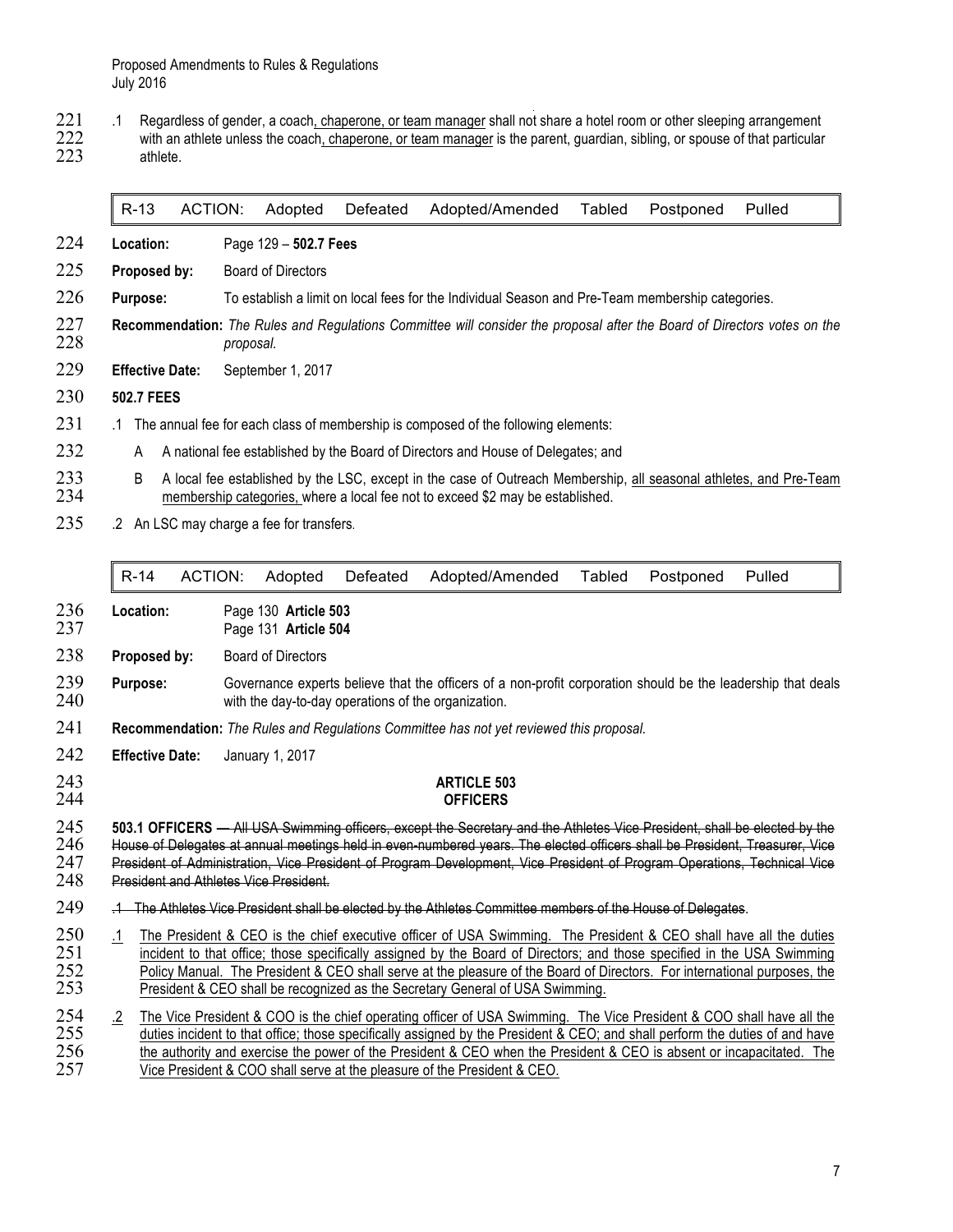- 258 .3 The Treasurer & CFO is the chief financial officer of USA Swimming. The Treasurer & CFO shall have all the duties 259 incident to that office; those specifically assigned by the President & CEO; those specified in t 259 incident to that office; those specifically assigned by the President & CEO; those specified in the USA Swimming Policy 260 Manual or specifically set forth in 508.2 of these Bylaws. The Treasurer & CFO shall serve at the pleasure of the President 261 & CEO.
- <sup>262</sup> .4 The Secretary & General Counsel is the chief legal officer of USA Swimming. The Secretary & General Counsel shall have<br><sup>263</sup> all the duties incident to that office; those specifically assigned by the President & C 263 all the duties incident to that office; those specifically assigned by the President & CEO; and, in addition, shall be 264 responsible for the legal affairs of USA Swimming under the direction of the Board of Directors responsible for the legal affairs of USA Swimming under the direction of the Board of Directors and the President & CEO.<br>265 The Secretary & General Counsel shall have voice but no vote in any of the affairs of USA Swimmin 265 The Secretary & General Counsel shall have voice but no vote in any of the affairs of USA Swimming. The Secretary & 266 Secretary & General Counsel shall serve at the pleasure of the President & CEO.

#### 267 **503.2 VICE PRESIDENTS**

- 268 .1 The vice presidents of USA Swimming shall chair their respective divisions, and shall be responsible for their respective<br>269 committees, as set forth in Article 506 and the USA Swimming Policy Manual. 269 committees, as set forth in Article 506 and the USA Swimming Policy Manual.
- 270 .2 Whenever the President is unable to perform his/her duties, the Vice President of Administration shall perform the duties.
- 271 .3 The Technical Vice President must be a coach member of USA Swimming and shall have been credentialed and served as<br>272 a eoach at a Junior, Sectional, or National Championships. a coach at a Junior, Sectional, or National Championships.
- 273 **503.3 TREASURER** The Treasurer shall have all the duties incident to that office; those specifically assigned by the Board of 274 Directors: those specifical and the Board of 274 Directors: those specified in the US Directors; those specified in the USA Swimming Policy Manual or specifically set forth in 508.2 of these Bylaws.
- 275 **503.4 SECRETARY** The Secretary of USA Swimming shall be appointed by the Board of Directors and shall serve at the<br>276 pleasure of the Board. The Secretary shall perform such duties as is customary for such office, 276 pleasure of the Board. The Secretary shall perform such duties as is customary for such office, and, in addition, shall be<br>277 responsible for the legal affairs of USA Swimming under the direction of the Board. The Sec 277 responsible for the legal affairs of USA Swimming under the direction of the Board. The Secretary shall have voice but no vote 278 in any of the affairs of USA Swimming.
- in any of the affairs of USA Swimming.
- 279 **503.5 DUTIES OF OFFICERS** The officers shall perform such duties as set forth in these Bylaws, or as may be assigned to 280 them by the House of Delegates or the Board of Directors. them by the House of Delegates or the Board of Directors.
- 281 **503.6 TERM OF OFFICE** The elected officers shall hold office for two years or until their successors are elected and<br>282 gualified. Their term of office shall commence at the close of the annual meeting of the House 282 qualified. Their term of office shall commence at the close of the annual meeting of the House of Delegates at which they are<br>283 elected. Each officer is eligible for election to the same office for two consecutive te  $283$  elected. Each officer is eligible for election to the same office for two consecutive terms. An individual may hold only one  $284$  elective office until after  $284$  elective office at any one time. No person so elected for successive terms is eligible for re-election to the same office until after  $285$  the lapse of two years following the terms of the terms served to fill a  $285$  the lapse of two years following the terms of office to which that person was last elected (portions of those terms served to fill a  $286$  vacancy in the office shall not be considered in the computation of time for
- 286 vacancy in the office shall not be considered in the computation of time for this purpose).
- 

287 **503.7 VACANCIES —** Any vacancy that may occur in an office of USA Swimming caused by death, resignation, incapacity or 288 other reason, may be filled permanently or temporarily by the President with the consent of the Executive Committee to fill out<br>289 the unexpired term of a permanent vacancy or until the individual is able to resume th 289 the unexpired term of a permanent vacancy or until the individual is able to resume the duties of the office in the event of a<br>290 temporary vacancy. An appointment to fill a permanent or temporary vacancy shall be wit temporary vacancy. An appointment to fill a permanent or temporary vacancy shall be with the full rights of the office.

# 291 **ARTICLE 504**

#### 292 **BOARD OF DIRECTORS**

**504.1 GENERAL MEMBERSHIP** — Eight (8) Directors shall be the seven (7) elected officers of USA Swimming (i) the elected  $294$  Board Chair; (ii) the six (6) elected Vice Chairs; and (iii) the Secretary & General Counsel (a 294 Board Chair; (ii) the six (6) elected Vice Chairs; and (iii) the Secretary & General Counsel (appointed by the Board). In addition, 295 Fitwo (2) Directors shall be elected from each zone by members of the House of Del 295 Ttwo (2) Directors shall be elected from each zone by members of the House of Delegates, representing LSCs within each of the 296 four zones, pursuant to Article 504.3. The Chair of the National Team Steering Committe four zones, pursuant to Article 504.3. The Chair of the National Team Steering Committee shall also be a member.

- 297 **504.2 BOARD CHAIR AND VICE CHAIRS –** The USA Swimming Board Chair and all Vice Chairs, except the Athletes Vice 298 Chair, shall be elected by the House of Delegates at annual meetings held in even-numbered years. The elected Chairs shall 299 be the Board Chair, Finance Vice Chair, Vice Chair of Administration, Vice Chair of Program Development, Vice Chair of<br>300 Program Operations, Technical Vice Chair and Athletes Vice Chair. The Athletes Vice Chair shall 300 Program Operations, Technical Vice Chair and Athletes Vice Chair. The Athletes Vice Chair shall be elected by the Athletes 301 Committee of the House of Delegates. Committee of the House of Delegates.
- 1 USA Swimming shall have a Board Chair who shall preside at all meetings of the Board. The Board Chair shall see that all<br>303 orders and resolutions of the Board are carried into effect. The Board Chair shall perform such 303 orders and resolutions of the Board are carried into effect. The Board Chair shall perform such other duties and have such 304 other authority and powers as the Board may from time to time prescribe. other authority and powers as the Board may from time to time prescribe.
- 305 . 2 The Vice Chairs of USA Swimming shall chair their respective divisions, and shall be responsible for their respective<br>306 . committees, as set forth in Article 506 and the USA Swimming Policy Manual. committees, as set forth in Article 506 and the USA Swimming Policy Manual.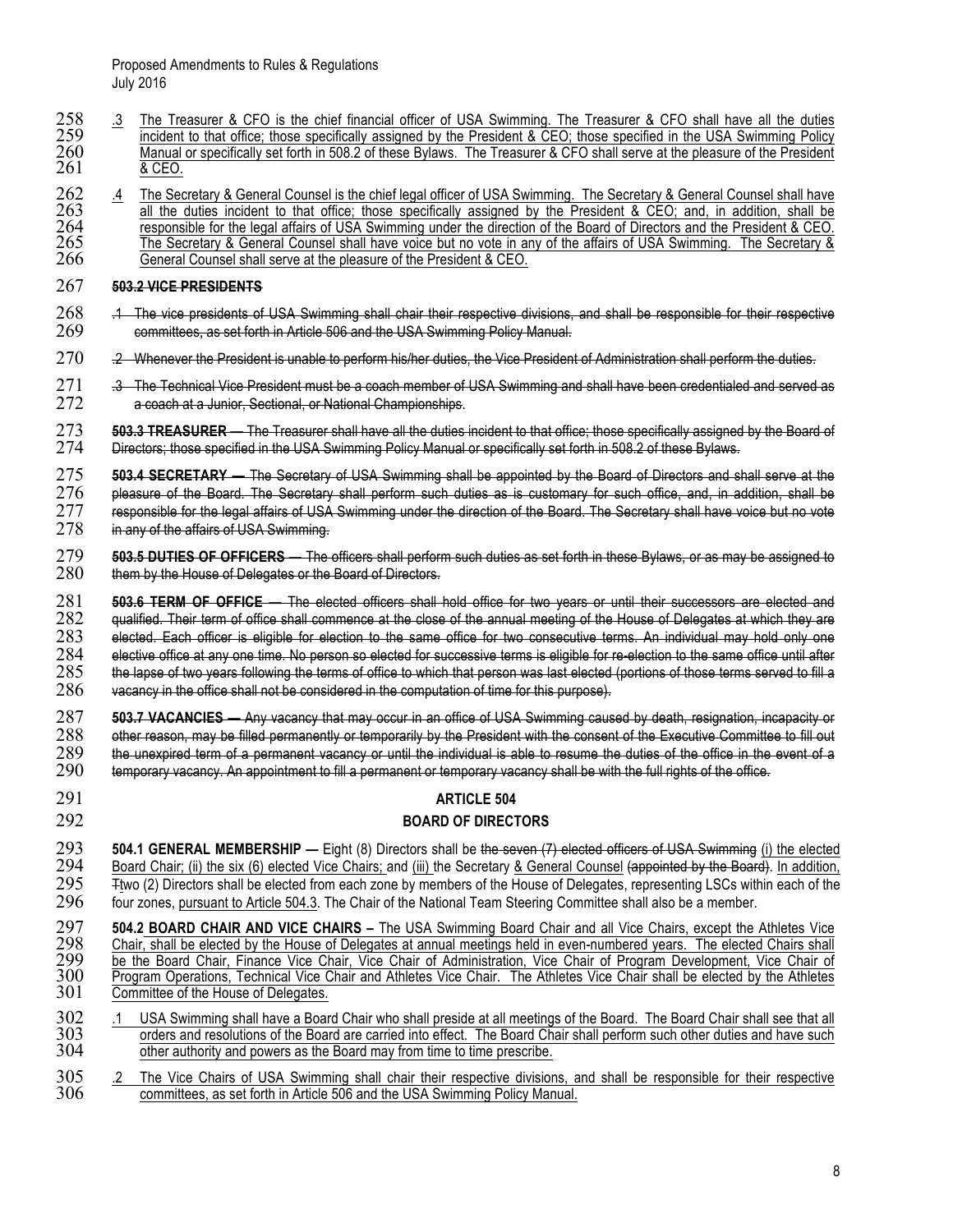- 307 .3 Whenever the Board Chair is unable to perform his/her duties, the Vice Chair of Administration shall perform the duties.
- 308 .4 The Technical Vice Chair must be a coach member of USA Swimming and shall have been credentialed and served as a<br>309 coach at a Junior, Sectional or National Championships. coach at a Junior, Sectional or National Championships.
- 310 .5 The Board Chair and Vice Chairs shall perform such duties as set forth in these Bylaws, or as may be assigned to the, by 311 ... the House of Delegates or the Board of Directors. the House of Delegates or the Board of Directors.
- 312 **504.23 ZONE DIRECTORS —** Each zone shall have one coach and one non-coach director from the zone as its Zone Representatives, elected at the annual meeting in the following years:

| 314 |               | Coach      | Non-Coach  |
|-----|---------------|------------|------------|
| 315 | Eastern Zone  | Even Years | Odd Years  |
| 316 | Southern Zone | Odd Years  | Even Years |
| 317 | Central Zone  | Odd Years  | Even Years |
| 318 | Western Zone  | Even Years | Odd Years  |

- 319 .1 Both coach and non-coach Zone Directors will be elected by the members present at their Zone meeting in the appropriate 320 year.
- 321 .2 Each LSC is entitled to five votes, of which at least one vote must be designated to the LSC Athlete Representative(s). If no<br>322 Athlete Representative is present, the LSC shall cast only four votes. Athlete Representative is present, the LSC shall cast only four votes.
- 323 .3 No director elected to two successive terms is eligible for re-election to that office until after a lapse of two years.
- 324 .4 For the purposes of casting its votes, each LSC may send one or more delegates to the Zone meeting.
- 325 .5 The election of zone members to the Board of Directors shall be based upon the zones in which the proposed Directors<br>326 maintain their residency. maintain their residency.

504.34 ATHLETE REPRESENTATION — The Athletes Committee shall elect to the Board of Directors that number of Athlete<br>328 Directors necessary to assure that not less than twenty percent (20%) of the voting Directors are athl Directors necessary to assure that not less than twenty percent (20%) of the voting Directors are athletes. Athlete Directors need<br>329 not themselves be athlete representatives, but must at the time of their election be ac not themselves be athlete representatives, but must at the time of their election be actively engaged in swimming competition or 330 have represented the United States in international competition within the ten (10) years preceding their election. Two of these 331 Athlete Directors shall be the Athletes Vice President Chair and the Athletes Executi 331 Athlete Directors shall be the Athletes Vice President Chair and the Athletes Executive Deputy Vice Chair. The Athletes<br>332 Committee may also elect not more than five (5) alternate Athlete Directors. In the event that 332 Committee may also elect not more than five (5) alternate Athlete Directors. In the event that a regular Athlete Director is unable<br>333 to attend or otherwise participate in a regular activity of the Board of Directors 333 to attend or otherwise participate in a regular activity of the Board of Directors, an alternate Athlete Director may serve in the<br>334 place of the regular Athlete Director and shall, for the limited duration of that a 334 place of the regular Athlete Director and shall, for the limited duration of that activity, enjoy all the rights, privileges and duties<br>335 enjoyed by the regular Athlete Director. enjoyed by the regular Athlete Director.

- 504.45 ORGANIZATIONAL MEMBER REPRESENTATION Any organization which is a member of USA Swimming pursuant<br>337 to 502.3, and which conducts, on a level of proficiency appropriate for the selection of swimmers to represent t 337 to 502.3, and which conducts, on a level of proficiency appropriate for the selection of swimmers to represent the United States<br>338 in international swimming competition, a national program or regular national athleti 338 in international swimming competition, a national program or regular national athletic competition, and ensures that such<br>339 representation shall reflect the nature, scope, quality and strength of the programs and com 339 representation shall reflect the nature, scope, quality and strength of the programs and competitions of such sports organization<br>340 in relation to all other such programs and competition in the sport of swimming in t 340 in relation to all other such programs and competition in the sport of swimming in the United States, shall be eligible to name a<br>341 Director. The Board of Directors or its designee shall determine whether an organiza Director. The Board of Directors or its designee shall determine whether an organization satisfies the criteria of this Article.
- 504.56 **EX-OFFICIO MEMBERS** The immediate Past President or Board Chair (as applicable) of USA Swimming shall be an<br>343 ex-officio member with voice but no vote. Additional ex-officio members may be appointed by the Boar 343 ex-officio member with voice but no vote. Additional ex-officio members may be appointed by the Board to serve at the pleasure<br>344 of the Board with voice but no vote. An ex-officio member who fails to attend at least 344 of the Board with voice but no vote. An ex-officio member who fails to attend at least two regularly scheduled meetings of the 345 Board per year shall forfeit his/her seat on the Board.
- 346 **504.67 TERM OF OFFICE —** Directors shall hold office for two years, through the annual meeting in even-numbered years, or 347 until their successors are elected and qualified, except that Zone Directors shall hold staggered terms of office pursuant to 348 504.23. Their term of office shall commence at the close of the annual meeting of the Ho 348 504.23. Their term of office shall commence at the close of the annual meeting of the House of Delegates at which they are<br>349 elected. Each Director is eligible for election to the same office for two consecutive term 349 elected. Each Director is eligible for election to the same office for two consecutive terms. An individual may hold only one 350 elective office at any one time. No person so elected for successive terms is eligible f 350 elective office at any one time. No person so elected for successive terms is eligible for re-election to the same office until after 351 the lapse of two years following the terms of office to which that person was la 351 the lapse of two years following the terms of office to which that person was last elected (portions of those terms served to fill a 352 vacancy in the office shall not be considered in the computation of time for this vacancy in the office shall not be considered in the computation of time for this purpose).
- 553 **504.78 REMOVAL OF <del>OFFICERS OR</del> DIRECTORS** Any elected or appointed Officer or Director of USA Swimming who has<br>354 failed to attend to his or her official duties or responsibilities or has done so improperly, or wh 354 failed to attend to his or her official duties or responsibilities or has done so improperly, or who would be subject to penalty for any of the reasons set forth in Article 404.1.3 of the USA Swimming Rules and Regulations, may be removed from office by the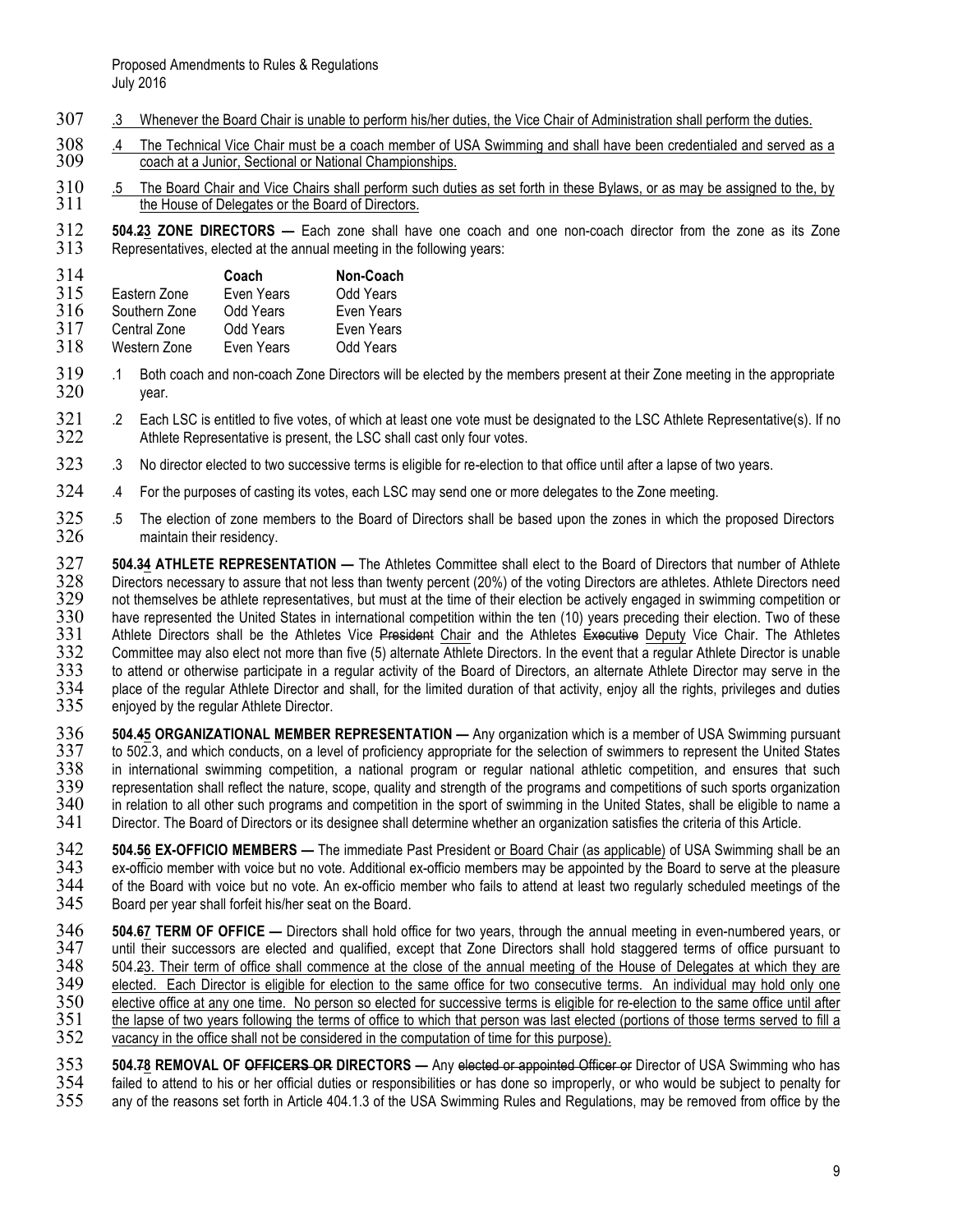- 356 National Board of Review pursuant to Part Four of the USA Swimming Rules and Regulations, in an action authorized by a two-<br>357 thirds (2/3) vote of the entire voting membership of the Board of Directors. Any appeal of
- thirds (2/3) vote of the entire voting membership of the Board of Directors. Any appeal of the Decision of the National Board of<br>358 Review shall be heard by the Board of Directors as a whole (not by a panel thereof) and a Review shall be heard by the Board of Directors as a whole (not by a panel thereof) and any decision of the Board of Directors in
- 359 favor of removal of <del>an Officer or</del> <u>a</u> Director shall require a two-thirds (2/3) vote of the entire voting membership of the Board of<br>360 Directors.
- Directors.
- 504.89 VACANCIES Any vacancy that may occur on the Board of Directors caused by death, resignation, incapacity or other<br>362 reason may be filled permanently or temporarily by a majority vote of the remaining members unti 362 reason may be filled permanently or temporarily by a majority vote of the remaining members until the zone, organization, or 363 committee concerned shall have elected or selected a permanent or temporary successor. A permanent successor shall fill the<br>364 unexpired term of the vacant office. A temporary appointment shall serve for only such tim 364 unexpired term of the vacant office. A temporary appointment shall serve for only such time as is necessary for either the 365 appointing authority to replace the vacant office or until the temporary incapacity is cure 365 appointing authority to replace the vacant office or until the temporary incapacity is cured. An appointment to fill a permanent or 366 temporary vacancy shall be with full rights of the office. temporary vacancy shall be with full rights of the office.
- 367 **504.910 AUTHORITY —** The USA Swimming Board of Directors shall have the authority to act for the USA Swimming House of 368 Delegates between meetings of the House, except that it cannot amend the Rules and Regulations. The Board shall have the 369 emergency power to adopt, revoke and amend any rule or regulation in the Rules and Regulation 369 emergency power to adopt, revoke and amend any rule or regulation in the Rules and Regulations if the Board with the advice 370 and consent of the Operational Risk Committee, the Rules & Regulations Committee and legal counsel, shall determine that<br>371 safety considerations so require. A technical rule which is also a FINA rule, may not be revo 371 safety considerations so require. A technical rule which is also a FINA rule, may not be revoked or amended. An action taken<br>372 under this emergency provision shall be effective until the next meeting of the House of 372 under this emergency provision shall be effective until the next meeting of the House of Delegates. The President Board Chair<br>373 shall make a fully detailed report including findings of fact to the entire membership o 373 shall make a fully detailed report including findings of fact to the entire membership of the House of Delegates (as last certified) within thirty (30) days of the action taken.
- 504.101 MEETINGS Meetings of the Board of Directors shall be held at any time or place, pursuant to resolution of the Board,<br>376 or to by a call signed by the President Board Chair, or any three efficers Vice Chairs, or 376 or to by a call signed by the President Board Chair, or any three efficers Vice Chairs, or upon written request of one-third (1/3) of 377 the members of the Board. Not less than thirty (30) days written notice of such 377 the members of the Board. Not less than thirty (30) days written notice of such meeting shall be given to each Director. Notice of 378 any meeting may be waived in writing either before or after such meeting. Attendanc 378 any meeting may be waived in writing either before or after such meeting. Attendance by any Director not having received written<br>379 notice shall be deemed a waiver of such notice unless at the beginning of the meeting 379 notice shall be deemed a waiver of such notice unless at the beginning of the meeting or promptly upon the Director's later<br>380 arrival, the Director objects to holding the meeting or transacting business at the meetin 380 arrival, the Director objects to holding the meeting or transacting business at the meeting because of lack of notice or defective 381 notice and does not thereafter vote for or assent to action taken at the meeting. notice and does not thereafter vote for or assent to action taken at the meeting.
- 1 The presence of a majority of the Directors shall constitute a quorum at any meeting of the Board of Directors. Ex-officio<br>383 Directors will not be counted to establish a quorum. Proxy voting is not permitted. Directors will not be counted to establish a quorum. Proxy voting is not permitted.
- 2 A summary of the proceedings of the meetings of the Board of Directors as approved by the Executive Director President &<br>385 CEO and the President Board Chair shall be distributed to the membership within one month of ea 385 CEO and the President Board Chair shall be distributed to the membership within one month of each meeting. Distribution 386 shall be accomplished using the USA Swimming web-site. shall be accomplished using the USA Swimming web-site.
- **504.142 ACTION WITHOUT A MEETING** Action without a meeting may be taken by the Board of Directors if notice as described in this Section 504.142 (the "Notice") is transmitted to each member of the Board of Directors, an 388 described in this Section 504.142 (the "Notice") is transmitted to each member of the Board of Directors, and each member of 389 the Board of Directors by the time stated in the Notice either votes in writing for or ag 389 the Board of Directors by the time stated in the Notice either votes in writing for or against such action, abstains in writing from 390 voting, fails to respond or vote, or fails to demand in writing that action not be taken without a meeting. The Notice shall state the<br>391 action to be taken, the time by which a Director must respond, that failure to 391 action to be taken, the time by which a Director must respond, that failure to respond by the time stated in the notice will have the<br>392 same effect as abstaining in writing by the time stated in the notice and failin 392 same effect as abstaining in writing by the time stated in the notice and failing to demand in writing by the time stated in the 393 notice that action not be taken without a meeting, and any other matters the Corporat 393 notice that action not be taken without a meeting, and any other matters the Corporation determines to include. Action is taken<br>394 under this Section 504.142 only if, at the end of the time stated in the Notice, the a 394 under this Section 504.142 only if, at the end of the time stated in the Notice, the affirmative votes in writing for such action<br>395 received and not revoked equal or exceed the minimum number of votes that would be n 395 received and not revoked equal or exceed the minimum number of votes that would be necessary to take such action at a<br>396 meeting at which all of the Directors then in office were present and voted, and the Corporation 396 meeting at which all of the Directors then in office were present and voted, and the Corporation has not received a written<br>397 demand by a Director that such action not be taken without a meeting other than a demand t demand by a Director that such action not be taken without a meeting other than a demand that has been revoked.
- 398 A Director's right to demand that action not be taken without a meeting shall be deemed to have been waived unless the<br>399 Corporation receives such demand from the Director in writing by the time stated in the Notice 399 Corporation receives such demand from the Director in writing by the time stated in the Notice and such demand has not been 400 revoked. Any Director who in writing has voted, abstained, or demanded action not be taken without a meeting pursuant to this<br>401 Section 504.142 may revoke such abstention, or demand in writing received by the Corpora Section 504.142 may revoke such abstention, or demand in writing received by the Corporation by the time stated in the Notice. 402 All communications under this Section 504.142 may be transmitted or received by the Corporation by facsimile, e-mail or other 403 form of electronic communication. Action taken pursuant to this Section 504.142 has the same effect as action taken at a 404 meeting of Directors and may be described as such in any document. meeting of Directors and may be described as such in any document.
- 405 *Note: Various housekeeping changes throughout the Rule Book to correct titles and references are considered to be part of this*  legislation.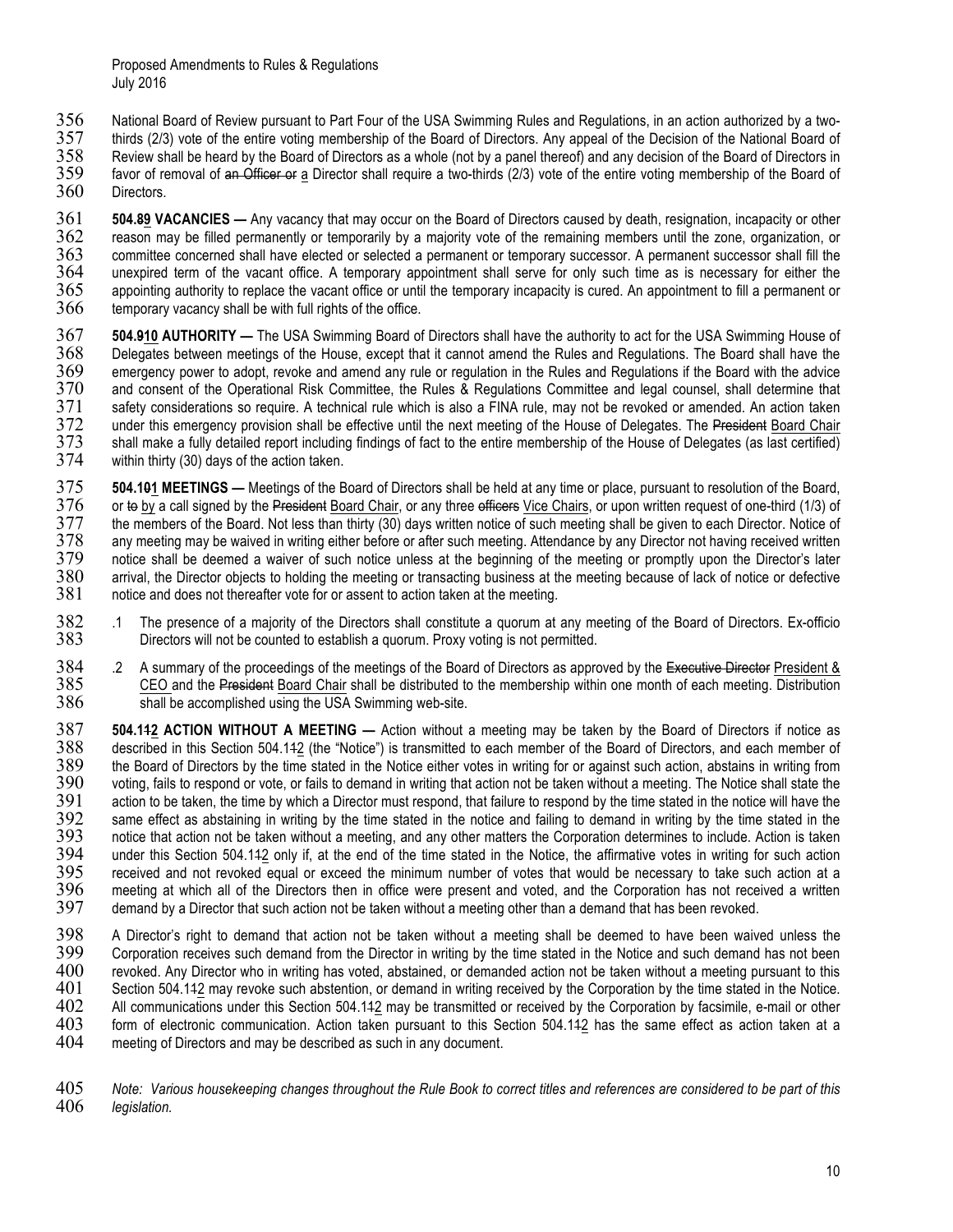|  |  |  |  | R-15 ACTION: Adopted Defeated Adopted/Amended Tabled Postponed Pulled |  |  |  |  |
|--|--|--|--|-----------------------------------------------------------------------|--|--|--|--|
|--|--|--|--|-----------------------------------------------------------------------|--|--|--|--|

- 407 **Location:** Page 130 **503.1 Officers**
- 408 Page 135 **506.2 Athletes Committee**
- 409 Page 141 **507.1 Organization**
- 410 **Proposed by:** Rules and Regulations Committee
- 411 **Purpose:** To clarify the composition of the Athletes Committee.
- 412 **Recommendation:** *The Rules & Regulations Committee recommends approval.*
- **503.1 OFFICERS** All USA Swimming officers, except the Secretary and the Athletes Vice President, shall be elected by the 414 House of Delegates at annual meetings held in even-numbered years. The elected officers shall 414 House of Delegates at annual meetings held in even-numbered years. The elected officers shall be President, Treasurer, Vice<br>415 President of Administration, Vice President of Program Development, Vice President of Prog 415 President of Administration, Vice President of Program Development, Vice President of Program Operations, Technical Vice<br>416 President and Athletes Vice President.
- President and Athletes Vice President.
- 417 .1 The Athletes Vice President shall be elected by the Athletes Committee members of the House of Delegates.

#### 418 **506.2 ATHLETES COMMITTEE**

19 .1 The Athletes Committee shall be composed of the athlete members of the House of Delegates selected pursuant to 506.2.3<br>420 **and 507.1**. The Athletes Vice President shall chair this committee. and 507.1. The Athletes Vice President shall chair this committee.

#### 421 **507.1 ORGANIZATION**

- 422 .1 [*no changes*]
- 123 .2 The members of the Athletes Executive Committee and ten (10) National Representatives, five (5) being appointed each<br>424 vear by the Athletes Vice-President and each serving a two (2)-year term, shall be members of 424 year by the Athletes Vice-President and each serving a two (2)-year term, shall be members of the House of Delegates. The<br>425 National Representatives and their alternates must at the time of their appointment be engag 425 National Representatives and their alternates must at the time of their appointment be engaged in senior swimming, or have 426 competed in USA Swimming Championships within five (5) years preceding their appointment. T competed in USA Swimming Championships within five (5) years preceding their appointment. The President may appoint, 427 from a slate of nominees submitted by the Athletes Committee, such further at-large athlete members so as to bring the 428 total athlete representation in the House of Delegates to at least twenty percent (20%). total athlete representation in the House of Delegates to at least twenty percent (20%).

|  |  | R-16 ACTION: Adopted Defeated Adopted/Amended Tabled Postponed Pulled |  |  |
|--|--|-----------------------------------------------------------------------|--|--|
|  |  |                                                                       |  |  |

- 429 **Location:** Page 131 **504.1 General Membership**
- 430 **Proposed by:** Rules and Regulations Committee
- 431 **Purpose:** To eliminate the conflict between 504.1 and 504.2.
- 432 **Recommendation:** *The Rules & Regulations Committee recommends approval.*

**504.1 GENERAL MEMBERSHIP** — Eight (8) Directors shall be the seven (7) elected officers of USA Swimming and the 434 Secretary (appointed by the Board). Two (2) Directors shall be elected from each zone by members of the H 434 Secretary (appointed by the Board). Two (2) Directors shall be elected from each zone by members of the House of Delegates<br>435 respective zones<del>, representing LSCs within each of the four zones</del>. The Chair of the Natio 435 respective zones, representing LSCs within each of the four zones. The Chair of the National Team Steering Committee shall<br>436 also be a member. also be a member.

437 **504.2 ZONE DIRECTORS —** Each zone shall have one coach and one non-coach director from the zone as its Zone 438 Representatives, elected at the annual meeting in the following years:

| 439 |               | Coach      | Non-Coach  |
|-----|---------------|------------|------------|
| 440 | Eastern Zone  | Even Years | Odd Years  |
| 441 | Southern Zone | Odd Years  | Even Years |
| 442 | Central Zone  | Odd Years  | Even Years |
| 443 | Western Zone  | Even Years | Odd Years  |

1 1 Both coach and non-coach Zone Directors will be elected by the members present at their Zone meeting in the appropriate<br>445 vear. vear.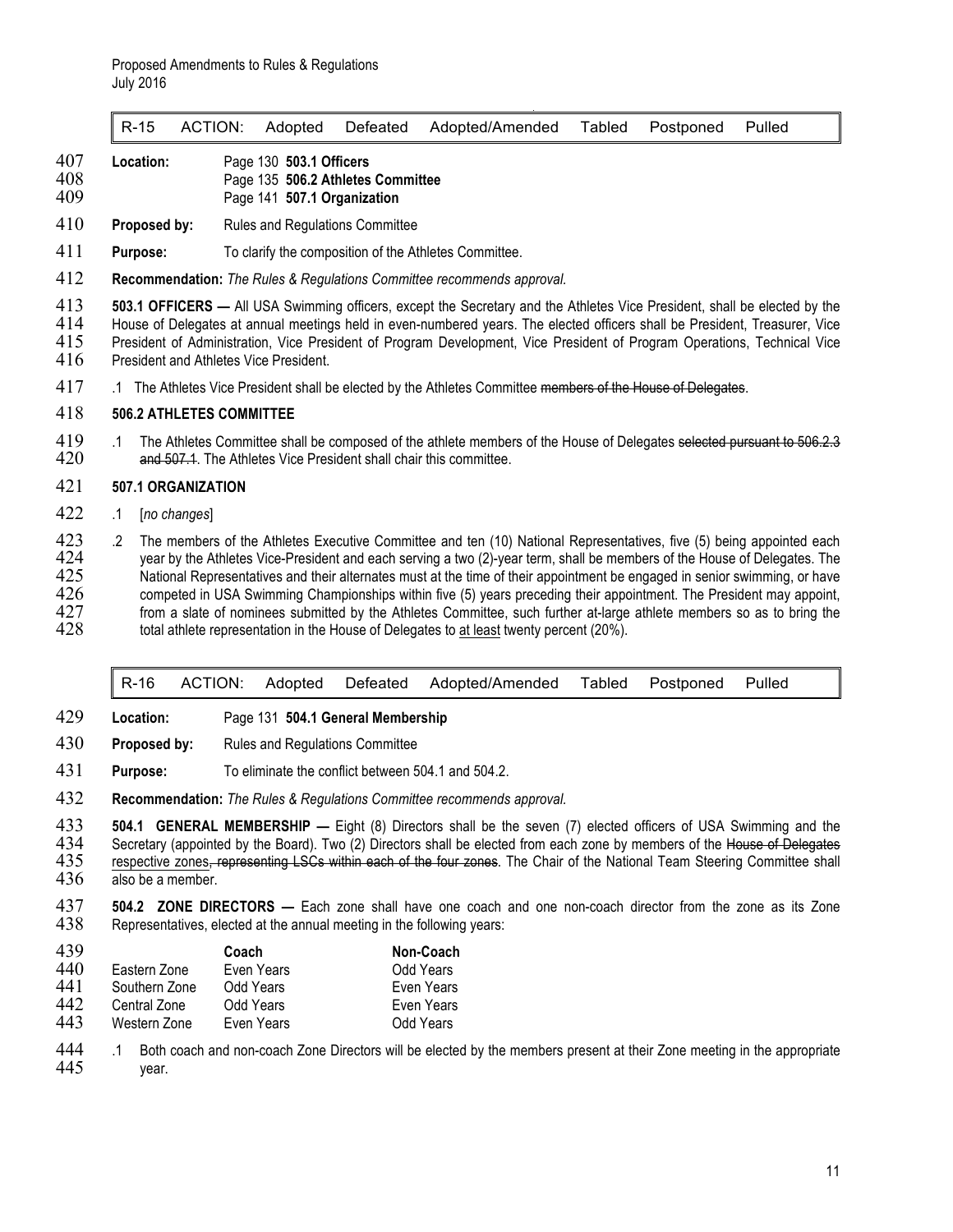- 446 . 2 Each LSC is entitled to five votes, of which at least one vote must be designated to the LSC Athlete Representative(s). If no<br>447 Athlete Representative is present, the LSC shall cast only four votes. Athlete Representative is present, the LSC shall cast only four votes.
- 448 .3 No director elected to two successive terms is eligible for re-election to that office until after a lapse of two years.
- 449 .4 For the purposes of casting its votes, each LSC may send one or more delegates to the Zone meeting.
- 450 .5 The election of zone members to the Board of Directors shall be based upon the zones in which the proposed Directors 451 maintain their residency.

R-17 ACTION: Adopted Defeated Adopted/Amended Tabled Postponed Pulled

- 452 **Location:** Page 134 **506.1 Committees and Coordinators**
- 453 **Proposed by:** Rules and Regulations Committee
- 454 **Purpose:** Four years is a long time to go with a committee member who fails to attend meetings or otherwise<br>455 contribute. Practically speaking, few chairs want to go through the unpleasantness of asking the Board to 455 contribute. Practically speaking, few chairs want to go through the unpleasantness of asking the Board to 456 **remove such a member.** This legislation seeks to make the removal automatic and allow for the appointment 457 contributing in the superance who will contribute. It is likely that those who are not attending the meetin 457 of someone who will contribute. It is likely that those who are not attending the meetings or contributing in<br>458 some capacity will not bother appealing their removal. some capacity will not bother appealing their removal.
- 459 **Recommendation:** *The Rules & Regulations Committee recommends approval.*

# 460 **506.1 COMMITTEES AND COORDINATORS**

- 461 .1 Standing committees of USA Swimming shall be as listed in this Article.
- 462 .2 Except for those individuals who qualify for their positions under some other provision of Article 506:
- 463 A Non-athlete committee members shall serve four-year terms except as noted herein.
- 464 (1) A non-athlete member who accumulates more than two unexcused absences shall forfeit his/her committee<br>465 sposition. The President shall appoint another non-athlete to fill the remainder of the term. position. The President shall appoint another non-athlete to fill the remainder of the term.
- 466 (2) After a warning from the Committee Chair, a non-athlete member who continues to fail to contribute or fulfill 467 assigned duties in a timely manner shall forfeit his/her committee position. The President shall appoint another 468 non-athlete to fill the remainder of the term.
- 469 (3) A member who is considered to have forfeited his/her committee position shall be notified in writing by the Chair of 470 the committee. The member shall have two weeks to appeal the decision to the USA Swimming Boa the committee. The member shall have two weeks to appeal the decision to the USA Swimming Board of 471 Directors.
- 472 B Non-athlete committee members' terms shall be staggered so that one-fourth of all non-athlete members are appointed 473 each year by the President following the annual meeting of the Corporation. each year by the President following the annual meeting of the Corporation.
- 474 C Committees other than athletes committees shall consist of volunteer members of USA Swimming who are not voting<br>475 members of the Board of Directors. The President may appoint voting members of the Board of Director 475 members of the Board of Directors. The President may appoint voting members of the Board of Directors as Ex-Officio,<br>476 non-voting members of committees that are normally appointed by the President. Athlete members an non-voting members of committees that are normally appointed by the President. Athlete members and non-voting 477 members of the Board of Directors shall be exempt from this rule. [effective August 22, 2016]
- 478 D In the event of a vacancy on a committee caused by any reason, the person/organization responsible for the 479 appointment shall select the person to fill the vacancy for the remainder of the term. If the vacancy occ 479 appointment shall select the person to fill the vacancy for the remainder of the term. If the vacancy occurs in an elected 480 committee position, the President, in consultation with the Committee Chair, shall appoint committee position, the President, in consultation with the Committee Chair, shall appoint a replacement to serve the 481 remainder of the term. [effective August 22, 2016]
- 482 E Committee members shall be subject to removal prior to the expiration of a term only by the Board of Directors.
- 483 [*re-letter remaining*]

R-18 ACTION: Adopted Defeated Adopted/Amended Tabled Postponed Pulled

484 **Location:** Page 134 **506.1 Committees and Coordinators**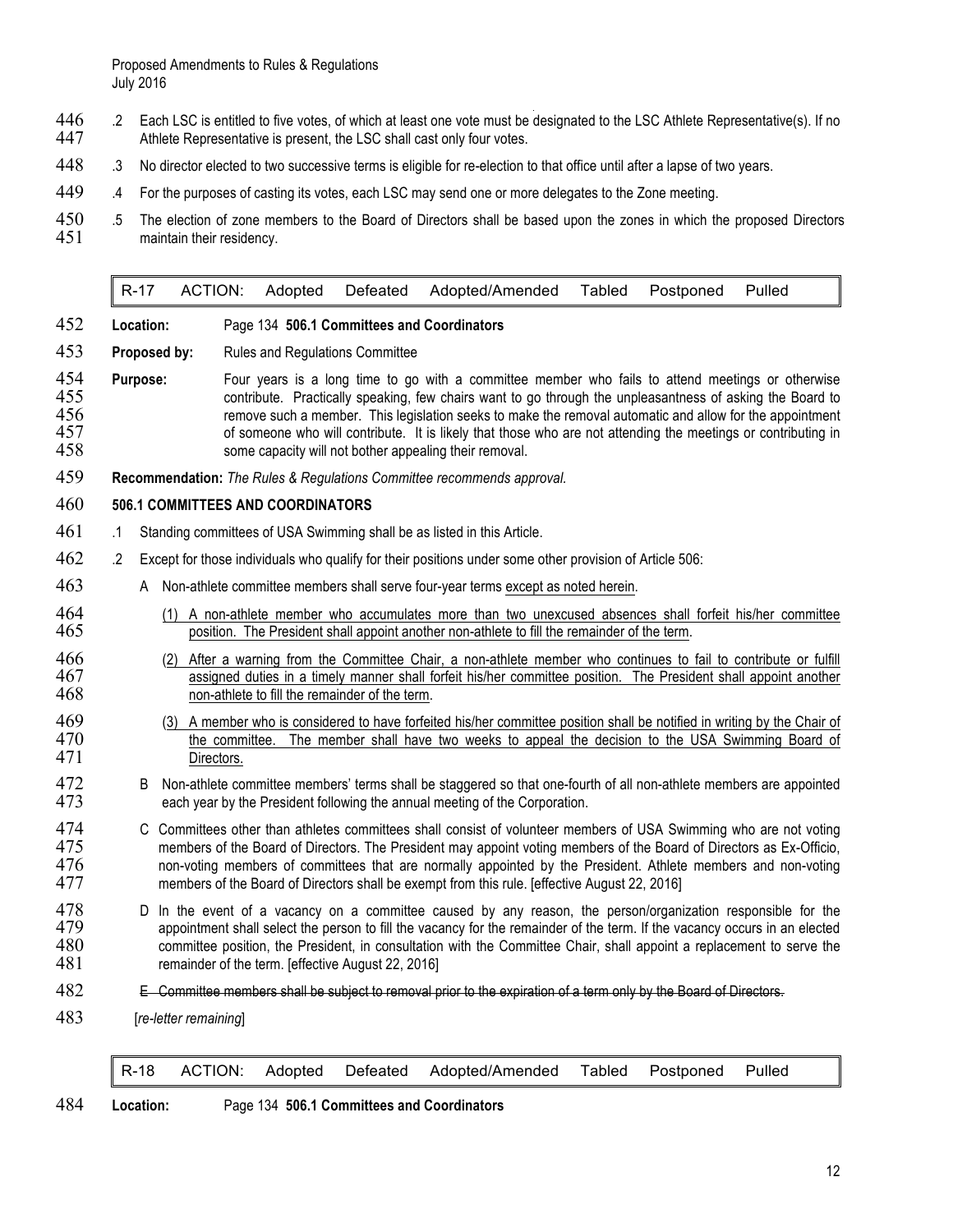Proposed Amendments to Rules & Regulations July 2016

- **Proposed by:** Board of Directors
- **Purpose:** To maintain the reporting structure of the National Board of Review Committee to volunteer leadership as the 487 role of Secretary and General Counsel is now filled by a staff member.
- **Recommendation:** *The Rules & Regulations Committee recommends approval.*
- **Effective Date:** Immediately

#### **506.1 COMMITTEES AND COORDINATORS**

- .1-.4 [*no changes*]
- .5 The following shall be responsible to the President: Governance Committee and National Board of Review Committee.
- .6-.9 [*no changes*]
- .10 The following shall be responsible to the Secretary: National Board of Review Committee.
- [*re-number remaining*]

R-19 ACTION: Adopted Defeated Adopted/Amended Tabled Postponed Pulled

- **Location:** Page 138 **506.6 Governance Committee**
- **Proposed by:** Governance Committee and Board of Directors
- **Purpose:** To redefine the responsibilities of the Governance Committee to reflect current practice.
- **Recommendation:** *The Rules and Regulations Committee has not yet reviewed this proposal.*
- **Effective Date:** Immediately

#### **506.6 GOVERNANCE COMMITTEE**

- 502 .1 Membership: The Governance Committee shall consist of eight (8) members appointed by the President, sufficient athlete<br>503 appointments to constitute at least twenty percent (20%) of the voting membership of the com appointments to constitute at least twenty percent (20%) of the voting membership of the committee, and the Secretary/General Counsel who shall have voice but no vote. There shall be no current voting members of the Board of Directors appointed to this committee.
- .2 Each non-athlete member shall serve a four-year term, staggered so that one-fourth (1/4) of such members are appointed each year.
- .3 Responsibility: The Governance Committee shall:
- 509 A Be responsible for the review of governance practices by the Board of Directors, the House of Delegates and the various<br>510 committees Supply educational resources and research, as requested, to improve the governanc committees Supply educational resources and research, as requested, to improve the governance process; and
- 511 B Review compliance with the Amateur Sports Act and the U.S. Olympic Committee Constitution and Bylaws; and<br>512 Consider governance process issues, as directed, and provide options for issue resolution. Consider governance process issues, as directed, and provide options for issue resolution.
- **C Be available for mentoring and consulting to the Board of Directors and the committees on the responsibilities and 514** accountabilities of membership on those groups.

|            | $R-20$       | ACTION: | Adopted                      | Defeated | Adopted/Amended                                                                                                                                               | Tabled | Postponed | Pulled |
|------------|--------------|---------|------------------------------|----------|---------------------------------------------------------------------------------------------------------------------------------------------------------------|--------|-----------|--------|
| 515        | Location:    |         | Page 158 - Article 605 Zones |          |                                                                                                                                                               |        |           |        |
| 516        | Proposed by: |         |                              |          | Clark Hammond – Southern Zone Director (Non-Coach)                                                                                                            |        |           |        |
| 517<br>518 | Purpose:     |         |                              |          | To reflect current Zone practices and require Executive Committee approval for Zone Bylaws as the Zones<br>are not separate legal entities from USA Swimming. |        |           |        |
| 519        |              |         |                              |          | <b>Recommendation:</b> The Rules and Regulations Committee has not yet reviewed this proposal.                                                                |        |           |        |
| 520        |              |         |                              |          | <b>ARTICLE 605</b>                                                                                                                                            |        |           |        |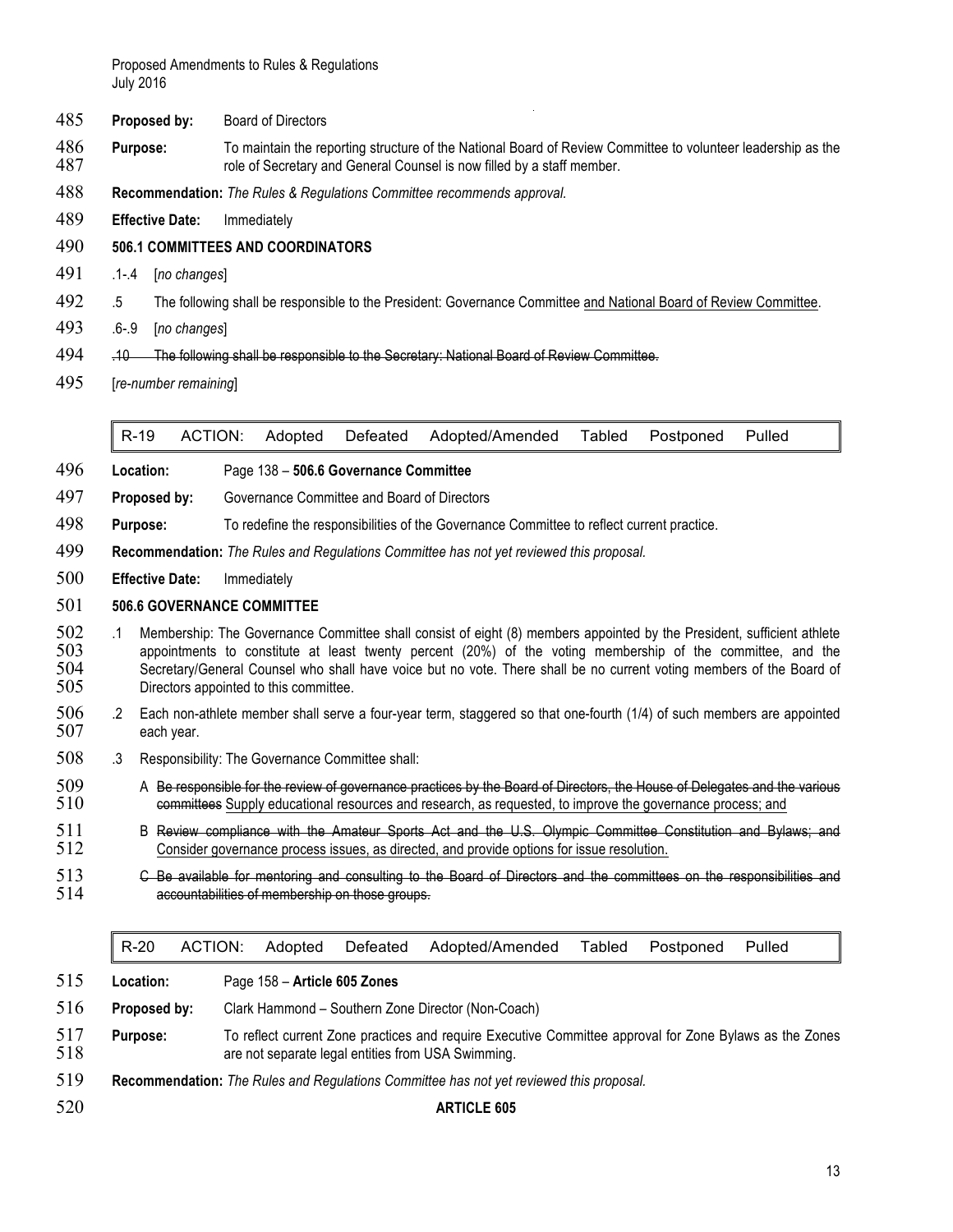# 521 **ZONES**

- 522 **605.1** For administrative purposes, USA Swimming has combined the LSCs shall be combined into contiguous zones as follows 523 into the following zones: into the following zones:
- 524 **Eastern Zone**  Adirondack, Allegheny Mountain, Connecticut, Maine, Maryland, Metropolitan, Middle Atlantic, New England, New Jersey, Niagara, Potomac Valley, Virginia.
- 526 **Southern Zone**  Border, Florida, Florida Gold Coast, Georgia, Gulf, Kentucky, Louisiana, Mississippi, North Carolina, North Texas, South Carolina, South Texas, Southeastern, West Texas, West Virginia.
- 528 **Central Zone** Arkansas, Illinois, Indiana, Iowa, Lake Erie, Michigan, Midwestern, Minnesota, Missouri Valley, North Dakota,<br>529 Ohio, Oklahoma, Ozark, South Dakota, Wisconsin. 529 Ohio, Oklahoma, Ozark, South Dakota, Wisconsin.
- 530 **Western Zone**  Alaska, Arizona, Central California, Colorado, Hawaii, Inland Empire, Montana, New Mexico, Oregon, Pacific, Pacific Northwest, San Diego-Imperial, Sierra Nevada, Snake River, Southern California, Utah, Wyoming.
- 532 **605.2 ZONE BYLAWS, ELECTIONS OF DIRECTORS AND VOTING —** Each Zone shall adopt its own Bylaws.
- 533 .1 Each Zone shall adopt Bylaws which shall govern its affairs and shall be approved by the USA Swimming Secretary/General 534 Counsel or his/her designee. Counsel or his/her designee.
- 535 .12 See Zone Directors shall be elected in accordance with Article 504.2 for election of the Zone Directors.
- 536 .23 On all voting matters, each LSC is entitled to five votes, of which at least one vote must be designated to the LSC Athlete<br>537 Representative(s). If no Athlete Representative is present, the LSC shall cast only fo Representative(s). If no Athlete Representative is present, the LSC shall cast only four votes.
- 538 **605.3 ZONE DIRECTORS —** See 504.2 for election of the Zone Directors.
- 539 **605.43 ZONE MEET ADMINISTRATION —** The Zone Age Group Championships, Meet meets delegated to the Zone in the 540 USA Swimming Rules & Regulations, and any other meets scheduled by the Zone shall be conducted and administered by the 541 Zone.

542 **605.54 CHANGE IN ZONE ALIGNMENT —** If an LSC by a two-thirds (2/3) vote of the members present at a meeting of the LSC 543 House of Delegates approves a change moving the LSC from one Zone to another, and if both Zones approve of the change by<br>544 majority vote of the LSCs in each Zone, that change shall become effective at the close of th 544 majority vote of the LSCs in each Zone, that change shall become effective at the close of the next USA Swimming annual<br>545 meeting at which the USA Swimming House of Delegates shall approve the change. Prior to the vo meeting at which the USA Swimming House of Delegates shall approve the change. Prior to the vote of the House of Delegates, 546 the USA Swimming Rules & Regulations Committee shall make a recommendation as to approval or disapproval of the proposed<br>547 change. change.

# R-21 ACTION: Adopted Defeated Adopted/Amended Tabled Postponed Pulled

- 548 **Location:** Page 167 **(new) 701.24 Swimmers with Disabilities**
- 549 **Proposed by:** Disability Swimming Committee
- 550 **Purpose:** To include recommendations for swimmers with disabilities in Open Water competitions.
- 551 **Recommendation:** *The Rules and Regulations Committee has not yet reviewed this proposal.*

# 552 **701.24 SWIMMERS WITH DISABLITLITES**

- 553 .1 **Authority** The USA Swimming Rules & Regulations grant the Referee authority to modify any rule or race management 554 procedure for a swimmer with a disability. Disability is defined as a permanent physical or cognitive disability that 555 substantially limits one or more major life activities. Any such modification shall affect only substantially limits one or more major life activities. Any such modification shall affect only the current event and does not 556 set precedent.
- 557 .2 **Responsibilities**
- 558 A **Swimmer—**The swimmer (or the swimmer's coach) is responsible for notifying the Referee, prior to the competition, of any disability of the athlete and of the requested modification. The swimmer/coach shall provide a any disability of the athlete and of the requested modification. The swimmer/coach shall provide any assistant(s) or 560 equipment if required.
- 561 B **Referee—**The Referee's responsibilities include: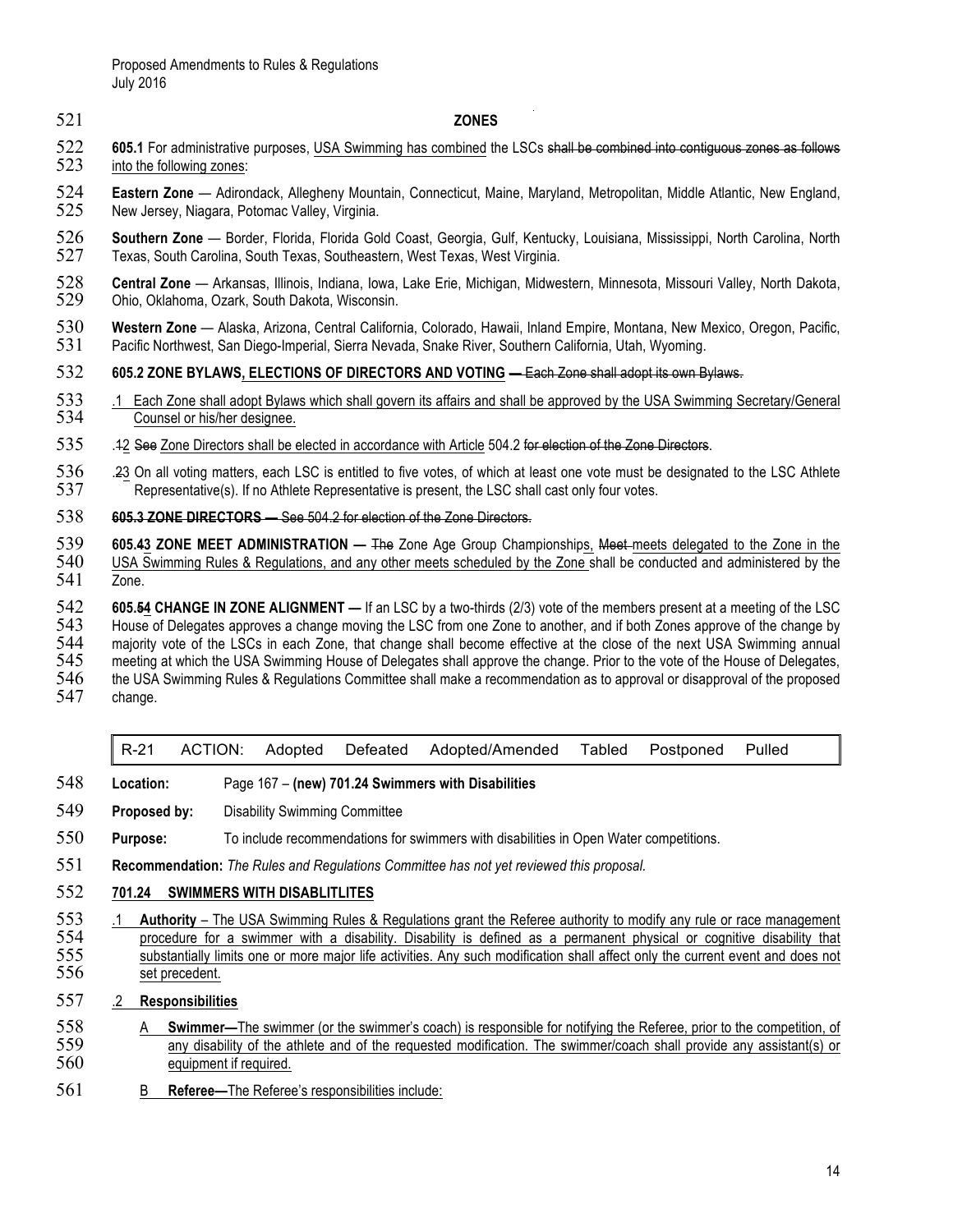Proposed Amendments to Rules & Regulations July 2016

| 562 | Determining if the requested modifications are appropriate and conform to safety requirements. No modifications |
|-----|-----------------------------------------------------------------------------------------------------------------|
| 563 | shall be granted which gives a swimmer a competitive advantage.                                                 |

(2) Instructing the Starter and all Judges as to the accommodations to be made for that swimmer.

HK-1 ACTION: Adopted Defeated Adopted/Amended Tabled Postponed Pulled

- **Location:** Page 38 **102.24 Timing Rules**
- **Proposed by:** Rules and Regulations Committee
- **Purpose:** To use consistent language when describing button and watch times.
- **Recommendation:** *The Rules & Regulations Committee recommends approval.*

#### **102.24 TIMING RULES**

- .1-3 [*no changes*]
- .4 **Determining Official Time**
- A **Automatic Timing**  When recorded by properly operating automatic timing equipment, the pad time shall be the official time.
- B **Semi-Automatic and Manual Timing**  Whenever semi-automatic or manual timing is used, only valid times shall be used in calculating the official time. The times shall be determined as follows:
- (1) If two of the three valid button or watch times agree, that shall be the time for that timing system.
- 580 (2) If three valid buttons or watches disagree, the time of the intermediate button or watch shall be the time for that timing system. timing system.
- 582 (3) If only two valid button or watch times are available, the time shall be the average of those two buttons or the 583 average of the two watch times. The digits representing thousandths of a second shall be dropped average of the two watch times. The digits representing thousandths of a second shall be dropped with no rounding.
- (4) If only one valid button or watch time is available, the time of that button or watch shall be the time for that timing 586 system provided it is supported by other information.

| HK-2 ACTION: Adopted Defeated Adopted/Amended Tabled Postponed Pulled |  |  |  |  |  |
|-----------------------------------------------------------------------|--|--|--|--|--|
|                                                                       |  |  |  |  |  |
|                                                                       |  |  |  |  |  |

#### **Location:** Page 63 **202.6 Requirements for Approval**

- **Proposed by:** Rules and Regulations Committee
- **Purpose:** To make the wording regarding deck changes consistent with that listed under Requirements for Sanction.
- **Recommendation:** *The Rules & Regulations Committee recommends approval.*
- **202.6 REQUIREMENTS FOR APPROVAL**  Approval of competition may be issued, withheld or withdrawn by an LSC in accordance with the following regulations:
- .1-.5 [*no change*]
- 594 .6 Written application for approval shall be made not later than the period established by the LSC prior to the competition. The 595 LSC may establish a fee for processing such applications. Application for approval sh LSC may establish a fee for processing such applications. Application for approval shall be accompanied by the meet announcement which shall include the following:
- 597 A A statement of the nature of prizes to be awarded.

<sup>565</sup> C **Coaches** — Coaches and teams entering swimmers with disabilities that require any accommodations shall provide<br>566 a divance notice in writing to the meet director by the entry deadline. Failure to provide advance n advance notice in writing to the meet director by the entry deadline. Failure to provide advance notice may limit the host's ability to accommodate all requests.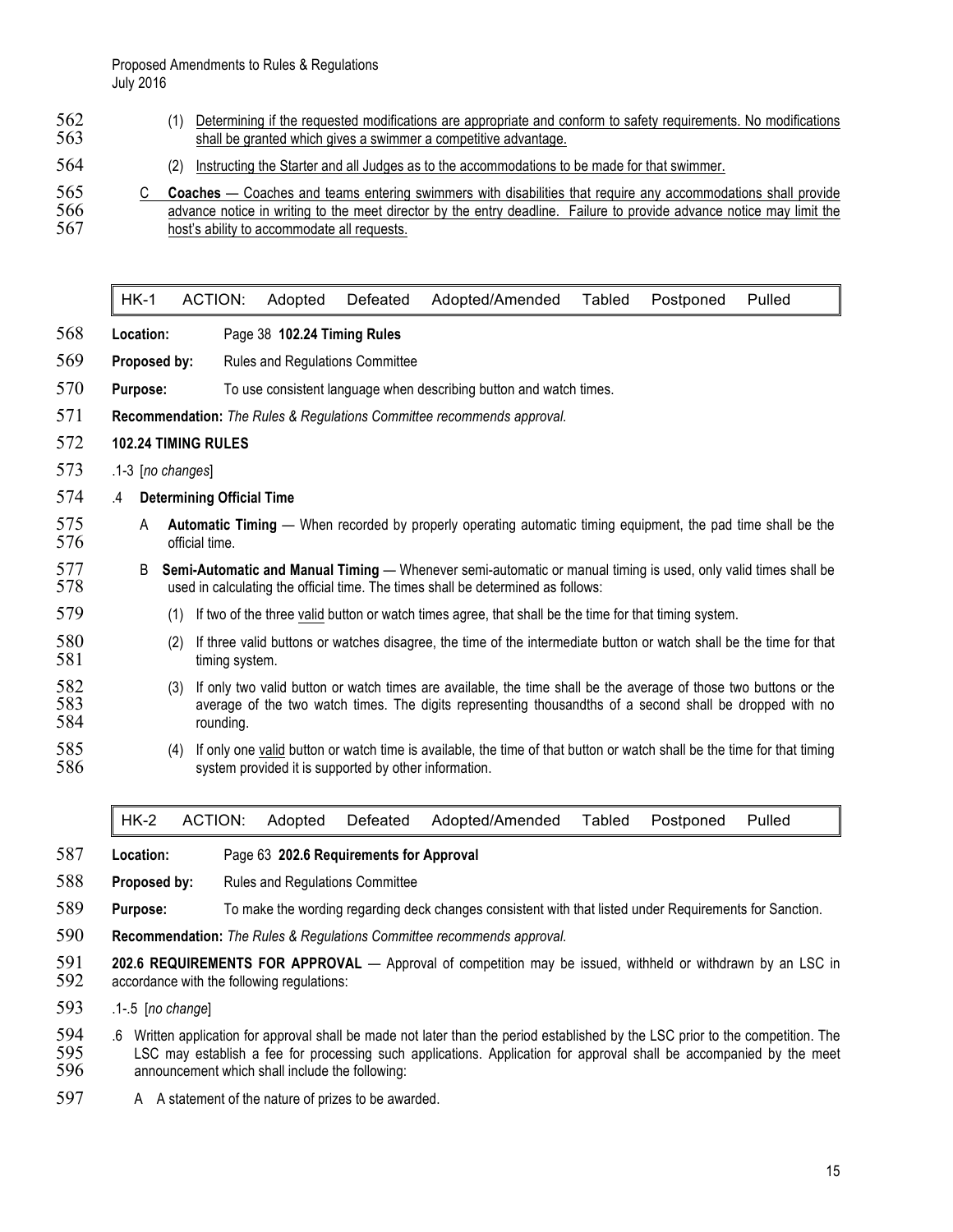- 598 B Information about water depth measured for a distance of 3 feet 31/2 inches (1.0 meter) to 16 feet 5 inches (5.0 meters)<br>599 from both end walls. from both end walls.
- 600 C The following statement: "In granting this approval it is understood and agreed that USA Swimming shall be free and held<br>601 harmless from any liabilities or claims for damages arising by reason of injuries to anyone harmless from any liabilities or claims for damages arising by reason of injuries to anyone during the conduct of the event."
- D One of the following two statements:
- (1) The competition course has been certified in accordance with 104.2.2C(4). The copy of such certification is on file with USA Swimming; or
- (2) The competition course has not been certified in accordance with 104.2.2C(4).
- E The following statement: "Use of audio or visual recording devices, including a cell phone, is not permitted in changing areas, rest rooms or locker rooms."
- F The following statement: "Changing into or out of swimsuits other than in locker rooms or other designated areas is Deck changes are prohibited."

HK-3 ACTION: Adopted Defeated Adopted/Amended Tabled Postponed Pulled

- **Location:** Page 139 **506.9 National Team Steering Committee**
- **Proposed by:** Rules and Regulations Committee
- **Purpose:** To correct the title of the National Team Steering Committee policy manual.
- **Recommendation:** *The Rules and Regulations Committee has not yet reviewed this proposal.*

#### **506.9 NATIONAL TEAM STEERING COMMITTEE**

- .1-.3 [no changes]
- 617 .4 Operation: The National Team Steering Committee shall operate according to policies adopted and published in the 618 ... National Team Policy Steering Committee Manual. National Team Policy Steering Committee Manual.

|  |  | HK-4 ACTION: Adopted Defeated Adopted/Amended Tabled Postponed Pulled |  |  |
|--|--|-----------------------------------------------------------------------|--|--|
|  |  |                                                                       |  |  |

- **Location:** Required LSC Bylaws **604.8 Nominating Committee**
- **Proposed by:** Rules and Regulations Committee
- **Purpose:** This section was inadvertently left out last year when the committee memberships were clarified. The Nominating Committee must also have a minimum of 20% athlete representation.
- **Recommendation:** *The Rules & Regulations Committee recommends approval.*
- 604.8 NOMINATING COMMITTEE —
- .1 MEMBERS OF NOMINATING COMMITTEE; ELECTION The Nominating Committee shall comprise *the Immediate Past General Chair and* not fewer than **|***|five (5)| or |four (4)|***|** Individual Members with a sufficient number of athletes so as to constitute twenty percent (20%) of the voting membership of 628 the Committee. The Nominating Committee shall be elected annually by the House of Delegates. If<br>629 the House of Delegates does not act in a timely fashion, the Board of Directors shall elect a the House of Delegates does not act in a timely fashion, the Board of Directors shall elect a Nominating Committee to serve until their successors are elected. A number greater than **|***|five (5)| or |four|***|** may be designated from time to time by either the House of Delegates or the Nominating Committee. Each Nominating Committee member shall be a member of the House of Delegates and no more than two (two-fifths if there are more than five (5) members of the Nominating Committee) shall be **|***|Board Members| or |Executive Committee members|***|**. Section 606.6.3 shall apply to members of the Nominating Committee*, but service as the immediate Past General Chair shall not be counted for that purpose*. If any member of the Nominating Committee resigns or otherwise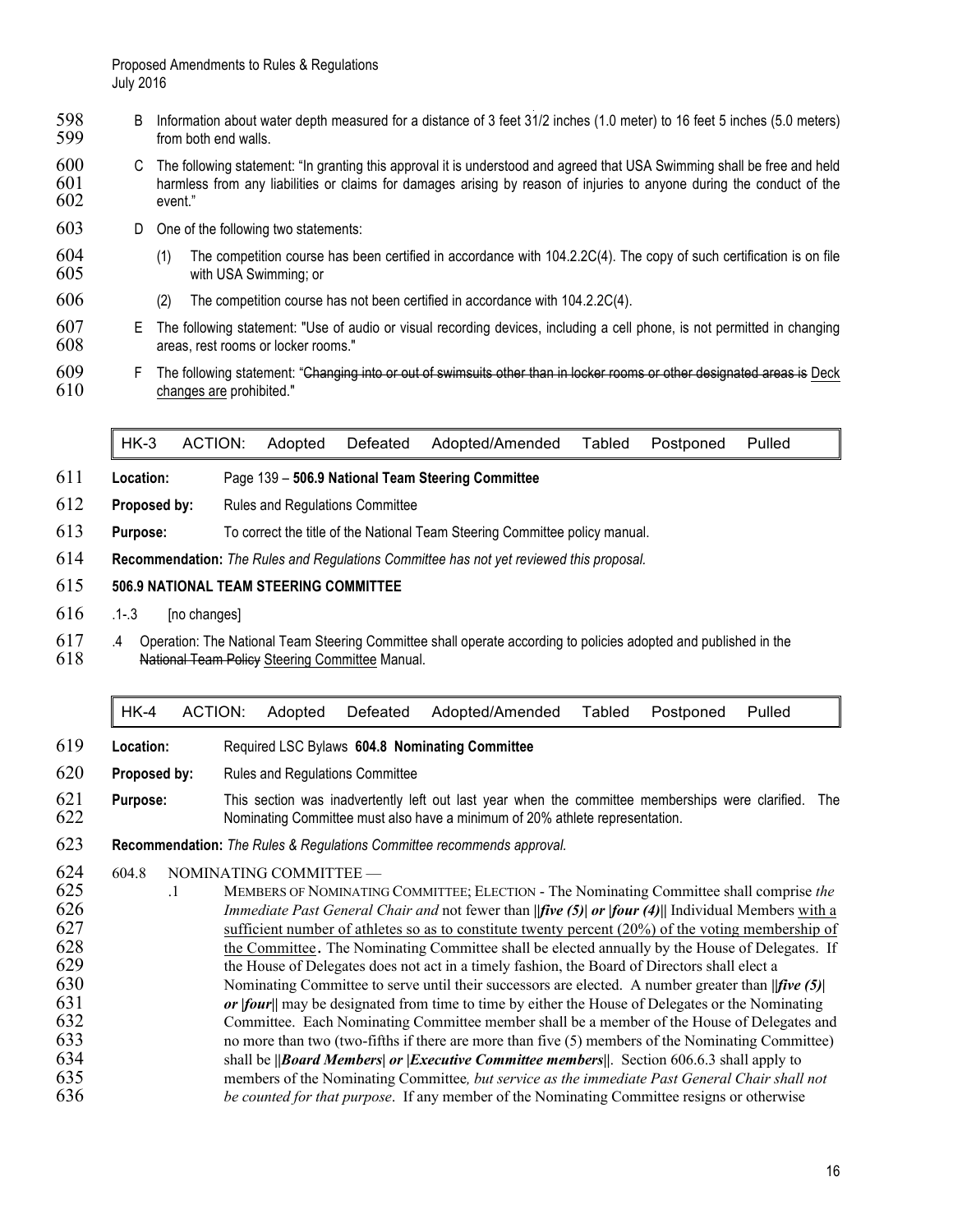| 637 | becomes unable to participate in its affairs, the General Chair, with the advice and consent of the |
|-----|-----------------------------------------------------------------------------------------------------|
| 638 | Board of Directors, shall appoint a successor to serve until the next meeting of the House of       |
| 639 | Delegates. In no case shall the General Chair serve on the Nominating Committee.                    |